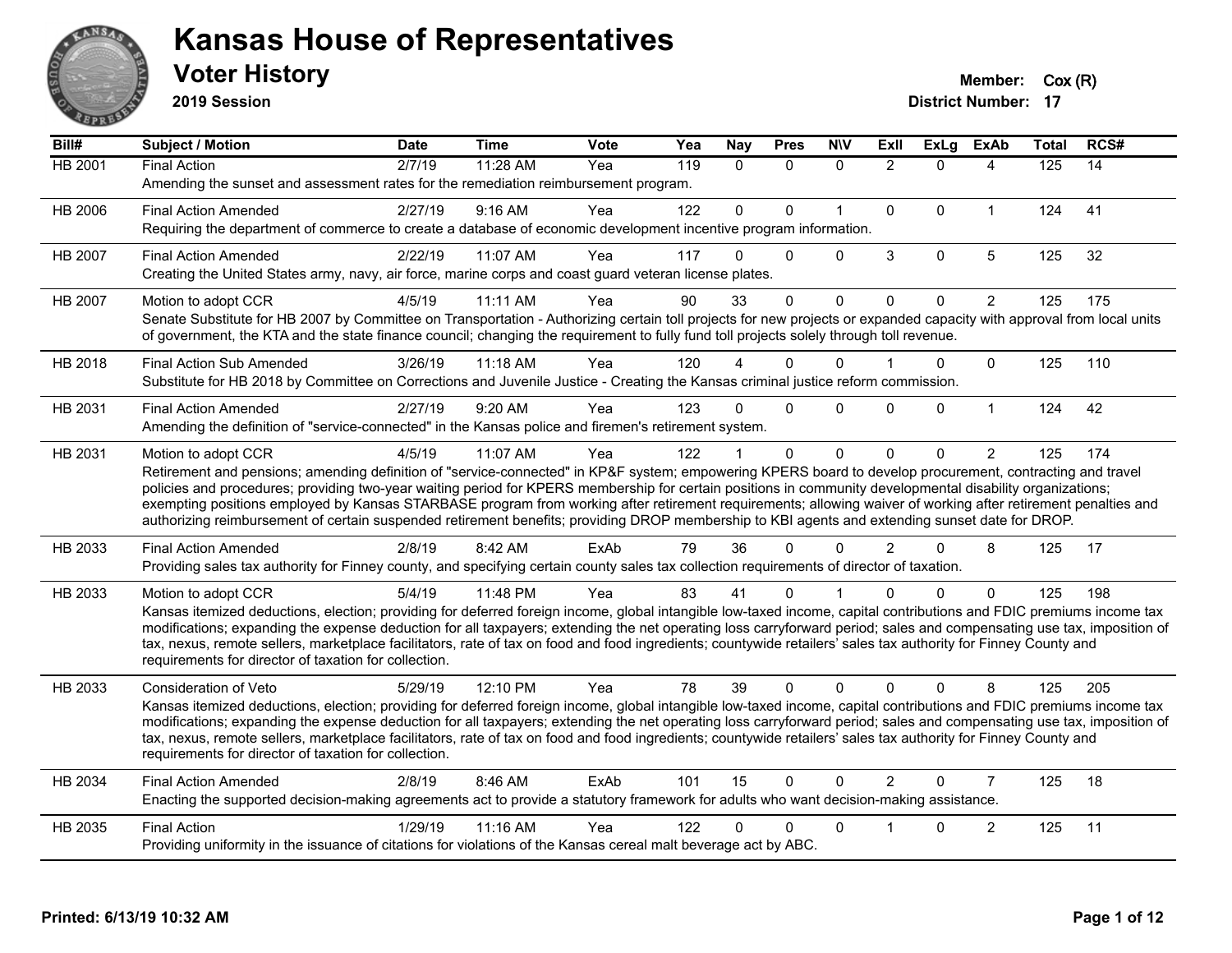

**2019 Session**

**Voter History Member:**  $Cox(R)$ 

| Bill#          | <b>Subject / Motion</b>                                                                                                                                          | <b>Date</b> | <b>Time</b> | Vote | Yea              | <b>Nay</b>     | <b>Pres</b>  | <b>NIV</b>   | <b>Exll</b>    | <b>ExLg</b>    | <b>ExAb</b>    | <b>Total</b> | RCS#             |
|----------------|------------------------------------------------------------------------------------------------------------------------------------------------------------------|-------------|-------------|------|------------------|----------------|--------------|--------------|----------------|----------------|----------------|--------------|------------------|
| <b>HB 2035</b> | Motion to Concur                                                                                                                                                 | 3/26/19     | 12:29 PM    | Yea  | $\overline{122}$ | $\overline{2}$ | $\mathbf{0}$ | $\mathbf{0}$ | 1              | $\Omega$       | $\mathbf{0}$   | 125          | $\overline{142}$ |
|                | Providing uniformity in the issuance of citations for violations of the Kansas cereal malt beverage act by ABC.                                                  |             |             |      |                  |                |              |              |                |                |                |              |                  |
| HB 2038        | <b>Final Action</b>                                                                                                                                              | 2/7/19      | 11:29 AM    | Yea  | 114              | 5              | $\Omega$     | $\mathbf 0$  | $\overline{2}$ | $\Omega$       | 4              | 125          | 15               |
|                | Revoking spousal inheritance rights upon divorce.                                                                                                                |             |             |      |                  |                |              |              |                |                |                |              |                  |
| HB 2038        | Mot to Concur in Conference                                                                                                                                      | 4/5/19      | 5:17 PM     | Yea  | 120              | $\mathbf{0}$   | 0            | $\mathbf 0$  | $\Omega$       | $\mathbf{0}$   | 5              | 125          | 187              |
|                | Revoking spousal inheritance rights upon divorce.                                                                                                                |             |             |      |                  |                |              |              |                |                |                |              |                  |
| HB 2039        | <b>Final Action Amended</b>                                                                                                                                      | 2/7/19      | 11:30 AM    | Yea  | 119              | $\mathbf{0}$   | 0            | $\mathbf{0}$ | 2              | $\Omega$       | 4              | 125          | 16               |
|                | Extending recognition of tribal court judgments pursuant to supreme court rules.                                                                                 |             |             |      |                  |                |              |              |                |                |                |              |                  |
| HB 2039        | Motion to adopt CCR                                                                                                                                              | 4/5/19      | 3:00 PM     | Yea  | 121              | $\mathbf 0$    | 0            | $\mathbf 0$  | 0              | $\Omega$       | $\overline{4}$ | 125          | 181              |
|                | Updating laws concerning limited liability companies; exempting animal shelters from registration requirements as charitable organizations.                      |             |             |      |                  |                |              |              |                |                |                |              |                  |
| HB 2041        | <b>Final Action</b>                                                                                                                                              | 3/21/19     | 11:50 AM    | Yea  | 94               | 29             | $\Omega$     | $\Omega$     | $\Omega$       |                | $\mathbf{1}$   | 125          | 99               |
|                | Prohibiting certain unfair or deceptive acts or practices under a life insurance policy for a living organ donor.                                                |             |             |      |                  |                |              |              |                |                |                |              |                  |
| HB 2044        | <b>Final Action</b>                                                                                                                                              | 2/6/19      | 11:18 AM    | Yea  | 115              |                | $\Omega$     | $\mathbf{0}$ | 5              |                | 3              | 125          | 12               |
|                | Income tax credit for taxpayer purchases of certain goods and services from qualified vendors providing employment for blind or disabled individuals.            |             |             |      |                  |                |              |              |                |                |                |              |                  |
| HB 2048        | <b>Emergency Final Action Amended</b>                                                                                                                            | 2/27/19     | 11:59 AM    | Yea  | 122              | $\overline{2}$ | 0            | $\mathbf 0$  | $\Omega$       | $\mathbf 0$    | $\mathbf 0$    | 124          | 67               |
|                | Clarifying the definition of comparable offense under the Kansas criminal code.                                                                                  |             |             |      |                  |                |              |              |                |                |                |              |                  |
| HB 2054        | <b>Final Action Amended</b>                                                                                                                                      | 3/26/19     | 11:20 AM    | Yea  | 101              | 23             | 0            | $\mathbf 0$  | $\mathbf{1}$   | $\Omega$       | $\mathbf 0$    | 125          | 111              |
|                | Providing for fully-insured association health plans.                                                                                                            |             |             |      |                  |                |              |              |                |                |                |              |                  |
| HB 2063        | <b>Final Action</b>                                                                                                                                              | 2/6/19      | 11:20 AM    | Yea  | 102              | 14             | $\Omega$     | $\mathbf 0$  | 5              | $\overline{1}$ | 3              | 125          | 13               |
|                | Relating to the applicability of conditions for operating recreational trails.                                                                                   |             |             |      |                  |                |              |              |                |                |                |              |                  |
| HB 2066        | <b>Final Action Amended</b>                                                                                                                                      | 3/21/19     | 12:10 PM    | Yea  | 69               | 54             | $\Omega$     | $\mathbf{0}$ | $\mathbf{0}$   | $\mathbf{1}$   | $\mathbf{1}$   | 125          | 100              |
|                | Expanding medicaid eligibility by enacting the KanCare bridge to a healthy Kansas program.                                                                       |             |             |      |                  |                |              |              |                |                |                |              |                  |
| HB 2070        | <b>Final Action</b>                                                                                                                                              | 2/20/19     | 11:20 AM    | Yea  | 121              | $\mathbf 0$    | 0            | $\mathbf 0$  | $\overline{2}$ | 0              | $\overline{2}$ | 125          | 22               |
|                | Designating a portion of United States highway 75 as the John Armstrong memorial highway.                                                                        |             |             |      |                  |                |              |              |                |                |                |              |                  |
| HB 2070        | Motion to Concur                                                                                                                                                 | 4/4/19      | 10:48 AM    | Yea  | 122              | $\Omega$       | $\Omega$     | $\mathbf{0}$ |                | $\mathbf 0$    | $\overline{2}$ | 125          | 162              |
|                | Designating a portion of United States highway 75 as the John Armstrong memorial highway and a bridge on United States highway 77 as the SGT Kevin A. Gilbertson |             |             |      |                  |                |              |              |                |                |                |              |                  |
|                | memorial bridge.                                                                                                                                                 |             |             |      |                  |                |              |              |                |                |                |              |                  |
| HB 2082        | <b>Final Action Amended</b>                                                                                                                                      | 3/21/19     | 12:11 PM    | Yea  | 122              | $\mathbf{1}$   | $\mathbf 0$  | $\mathbf 0$  | $\mathbf 0$    | $\mathbf{1}$   | $\mathbf{1}$   | 125          | 101              |
|                | Allowing pharmacists to administer drugs pursuant to a prescription order.                                                                                       |             |             |      |                  |                |              |              |                |                |                |              |                  |
| HB 2084        | <b>Final Action Amended</b>                                                                                                                                      | 2/27/19     | 9:23 AM     | Yea  | 94               | 29             | $\Omega$     | $\mathbf{0}$ | $\Omega$       | $\Omega$       |                | 124          | 43               |
|                | Amending the Kansas 911 act.                                                                                                                                     |             |             |      |                  |                |              |              |                |                |                |              |                  |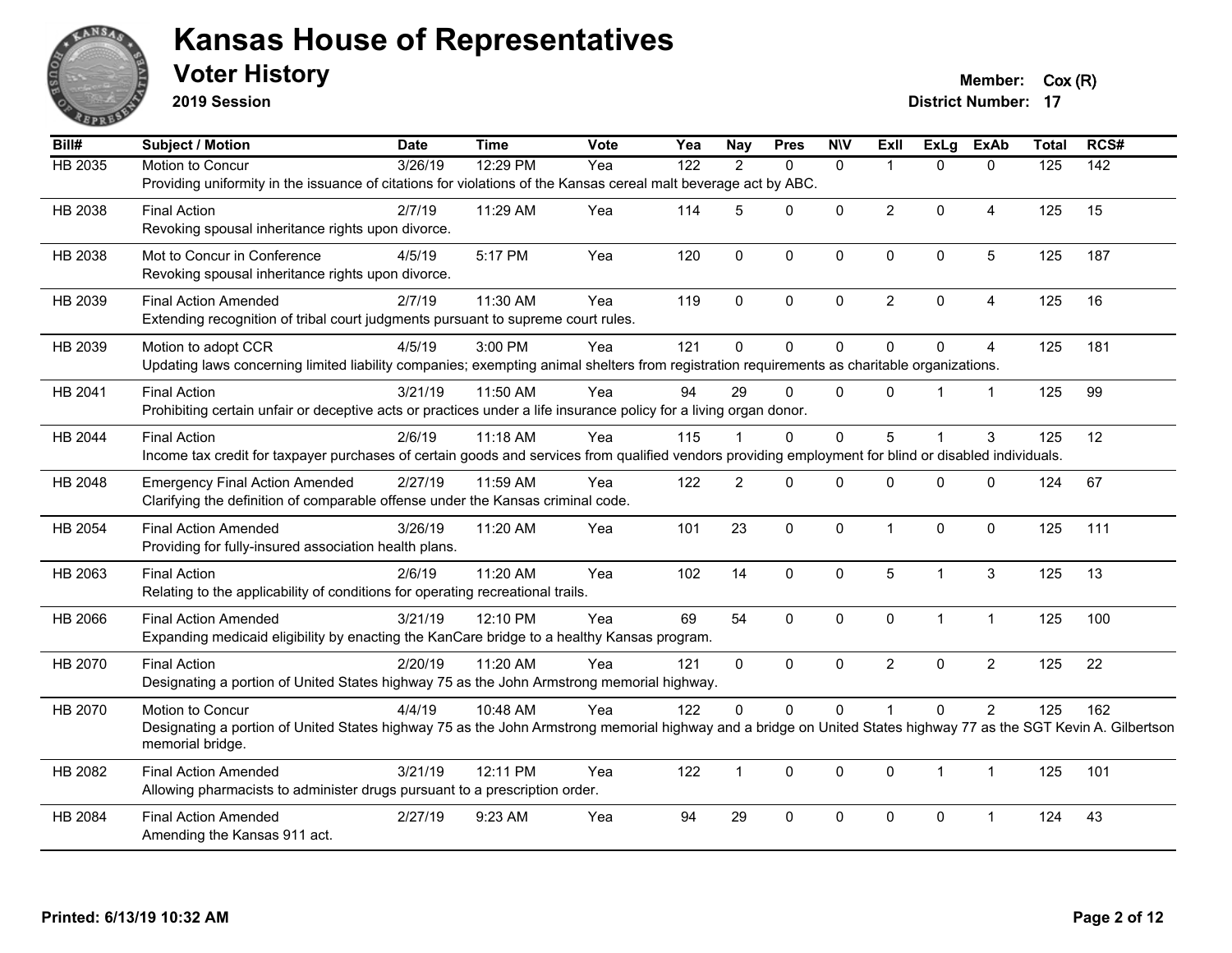

**2019 Session**

| $\overline{BiII#}$ | Subject / Motion                                                                                                                                                                                  | <b>Date</b> | <b>Time</b> | Vote | Yea | <b>Nay</b>    | <b>Pres</b> | <b>NIV</b>   | ExII           | <b>ExLg</b> | <b>ExAb</b>    | <b>Total</b> | RCS# |
|--------------------|---------------------------------------------------------------------------------------------------------------------------------------------------------------------------------------------------|-------------|-------------|------|-----|---------------|-------------|--------------|----------------|-------------|----------------|--------------|------|
| HB 2084            | Motion to Concur                                                                                                                                                                                  | 4/4/19      | 10:57 AM    | Yea  | 87  | 35            | $\Omega$    | $\mathbf{0}$ | $\overline{1}$ | $\Omega$    | $\overline{2}$ | 125          | 163  |
|                    | Amending the Kansas 911 act.                                                                                                                                                                      |             |             |      |     |               |             |              |                |             |                |              |      |
| HB 2085            | <b>Final Action Amended</b>                                                                                                                                                                       | 2/22/19     | 11:08 AM    | Yea  | 117 | $\Omega$      | $\Omega$    | $\mathbf{0}$ | 3              | $\Omega$    | 5              | 125          | 33   |
|                    | Concerning requirements for the reinstatement of a forfeited benefit unit of a rural water district.                                                                                              |             |             |      |     |               |             |              |                |             |                |              |      |
| HB 2085            | Mot to Concur in Conference                                                                                                                                                                       | 4/4/19      | 10:59 AM    | Yea  | 122 | $\Omega$      | $\Omega$    | $\mathbf 0$  | $\mathbf{1}$   | $\Omega$    | $\overline{2}$ | 125          | 164  |
|                    | Extending the repayment period for municipal loans for public water supply projects and clarifying the reinstatement requirements for rural water district forfeited<br>benefit units.            |             |             |      |     |               |             |              |                |             |                |              |      |
| HB 2087            | <b>Final Action Amended</b>                                                                                                                                                                       | 2/21/19     | 11:20 AM    | Yea  | 116 | 1             | $\mathbf 0$ | 0            | 4              | 1           | 3              | 125          | 26   |
|                    | Allowing certain light screening material on motor vehicle windows.                                                                                                                               |             |             |      |     |               |             |              |                |             |                |              |      |
| HB 2087            | Motion to adopt CCR                                                                                                                                                                               | 4/5/19      | 11:14 AM    | Yea  | 123 | $\mathbf 0$   | $\mathbf 0$ | $\pmb{0}$    | $\pmb{0}$      | 0           | $\overline{2}$ | 125          | 176  |
|                    | Changing the definition of school bus for purposes of the motor-fuel tax law.                                                                                                                     |             |             |      |     |               |             |              |                |             |                |              |      |
| HB 2097            | <b>Final Action</b>                                                                                                                                                                               | 2/21/19     | 11:21 AM    | Yea  | 116 | $\mathbf{1}$  | $\mathbf 0$ | $\pmb{0}$    | $\overline{4}$ | 1           | 3              | 125          | 27   |
|                    | Providing method for calculating cost of keeping civil prisoners in county jail.                                                                                                                  |             |             |      |     |               |             |              |                |             |                |              |      |
| HB 2101            | <b>Final Action Amended</b>                                                                                                                                                                       | 2/22/19     | 11:09 AM    | Yea  | 116 | $\mathbf{1}$  | $\mathbf 0$ | $\pmb{0}$    | 3              | $\mathbf 0$ | 5              | 125          | 34   |
|                    | Updating state credit union statutes.                                                                                                                                                             |             |             |      |     |               |             |              |                |             |                |              |      |
| HB 2103            | <b>Final Action</b>                                                                                                                                                                               | 2/27/19     | 9:24 AM     | Yea  | 122 | 1             | $\Omega$    | $\mathbf{0}$ | $\Omega$       | $\Omega$    | $\mathbf{1}$   | 124          | 44   |
|                    | Amending the revised Kansas code for care of children to provide requirements for placement of a child in a qualified residential treatment program.                                              |             |             |      |     |               |             |              |                |             |                |              |      |
| HB 2103            | Motion to Concur                                                                                                                                                                                  | 4/4/19      | 11:02 AM    | Yea  | 120 | $\mathcal{P}$ | $\Omega$    | $\Omega$     | $\overline{1}$ | $\Omega$    | $\overline{2}$ | 125          | 165  |
|                    | Amending the revised Kansas code for care of children to provide requirements for placement of a child in a qualified residential treatment program.                                              |             |             |      |     |               |             |              |                |             |                |              |      |
| HB 2104            | <b>Final Action Amended</b>                                                                                                                                                                       | 2/21/19     | 11:22 AM    | Yea  | 117 | $\Omega$      | $\Omega$    | $\Omega$     | 4              |             | 3              | 125          | 28   |
|                    | Amendments related to driving under the influence, including preliminary screening tests, implied consent advisories and test refusal.                                                            |             |             |      |     |               |             |              |                |             |                |              |      |
| HB 2105            | <b>Final Action</b>                                                                                                                                                                               | 2/21/19     | 11:23 AM    | Yea  | 117 | $\Omega$      | $\Omega$    | $\mathbf 0$  | 4              | 1           | 3              | 125          | 29   |
|                    | Updating laws concerning limited liability companies.                                                                                                                                             |             |             |      |     |               |             |              |                |             |                |              |      |
| HB 2118            | <b>Final Action Amended</b>                                                                                                                                                                       | 3/27/19     | 8:54 AM     | Yea  | 106 | 18            | $\Omega$    | $\mathbf{0}$ | $\Omega$       | $\Omega$    | $\mathbf{1}$   | 125          | 149  |
|                    | Providing income tax credits for aerospace and aviation program graduates and their employers.                                                                                                    |             |             |      |     |               |             |              |                |             |                |              |      |
| HB 2119            | <b>Final Action Amended</b>                                                                                                                                                                       | 2/22/19     | 11:10 AM    | Yea  | 117 | $\Omega$      | $\Omega$    | $\mathbf 0$  | 3              | $\Omega$    | 5              | 125          | 35   |
|                    | Empowering the KPERS board to develop policies and procedures relating to procurement, enter into certain contracts and allow travel for trustees and employees of<br>the system.                 |             |             |      |     |               |             |              |                |             |                |              |      |
| HB 2119            | Motion to adopt CCR                                                                                                                                                                               | 4/5/19      | 5:14 PM     | Yea  | 117 | 3             | $\Omega$    | $\Omega$     | $\Omega$       | $\Omega$    | 5              | 125          | 186  |
|                    | Providing for licensed pharmacists to administer certain drugs, authorizing certain business entities to hire physicians and chiropractors and requiring electronic<br>prescriptions for opiates. |             |             |      |     |               |             |              |                |             |                |              |      |
| HB 2123            | <b>Final Action</b>                                                                                                                                                                               | 2/20/19     | 11:08 AM    | Yea  | 121 | $\mathbf{0}$  | $\Omega$    | $\mathbf{0}$ | $\overline{c}$ | $\Omega$    | $\overline{2}$ | 125          | 23   |
|                    | Amending the Kansas national guard educational assistance act.                                                                                                                                    |             |             |      |     |               |             |              |                |             |                |              |      |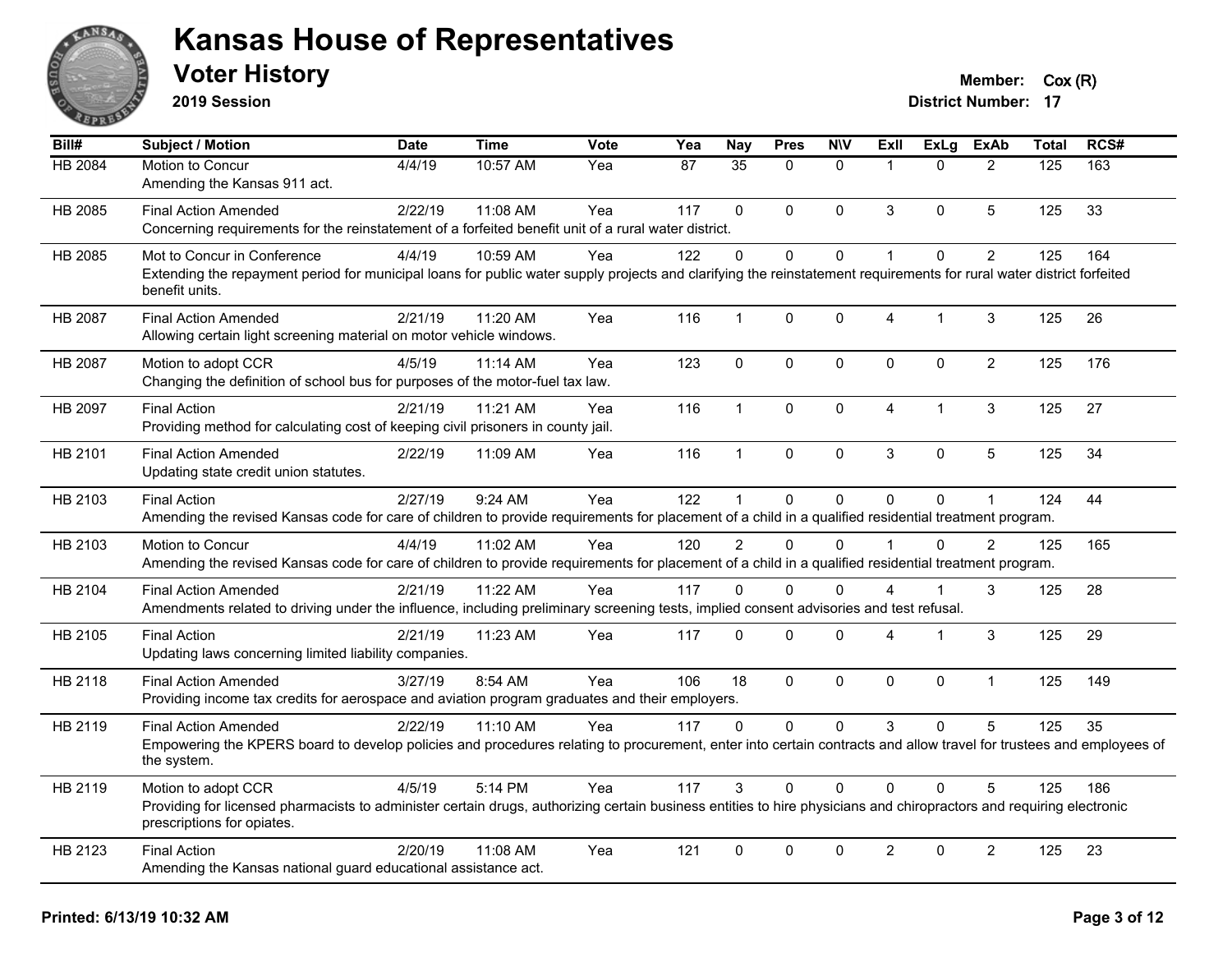

**2019 Session**

| <b>HB 2125</b><br><b>Final Action</b><br>2/21/19<br>11:24 AM<br>$\frac{115}{115}$<br>$\overline{2}$<br>3<br>125<br>$\overline{30}$<br>Yea<br>$\mathbf{0}$<br>$\mathbf{0}$<br>$\overline{4}$<br>1<br>Requiring licensees operating a motor vehicle to promptly deliver driver's license upon demand by authorized persons.<br>0<br>45<br>HB 2126<br>2/27/19<br>9:25 AM<br>113<br>10<br>$\Omega$<br>$\mathbf 0$<br>0<br>124<br><b>Final Action Amended</b><br>Yea<br>$\mathbf{1}$<br>Regulating the operation of electric-assisted scooters on roads and highways.<br>$\Omega$<br>$\mathbf 0$<br>$\overline{2}$<br>125<br>HB 2126<br>4/5/19<br>11:16 AM<br>123<br>$\mathbf 0$<br>$\Omega$<br>$\mathbf 0$<br>177<br>Motion to adopt CCR<br>Yea<br>Adopting the Driver's Privacy Protection Act.<br>11:25 AM<br>Yea<br>117<br>0<br>$\Omega$<br>$\mathbf 0$<br>3<br>125<br>31<br>HB 2127<br><b>Final Action</b><br>2/21/19<br>4<br>1<br>Eliminating the marking requirements for certain truck and truck tractors.<br>$\overline{2}$<br>$\mathbf 0$<br>$\pmb{0}$<br>$\mathbf 0$<br>124<br>84<br>HB 2133<br><b>Final Action Amended</b><br>3/13/19<br>11:22 AM<br>Yea<br>121<br>0<br>$\mathbf{1}$<br>Required reporting for entities who deliver alcoholic liquors to consumers.<br>124<br>0<br>$\Omega$<br>$\mathbf{0}$<br>$\mathbf{0}$<br>0<br>112<br>HB 2137<br><b>Final Action</b><br>3/26/19<br>11:21 AM<br>Yea<br>$\mathbf{1}$<br>125<br>Legislative review of exceptions to disclosure of public records under the Kansas open records act.<br>2/27/19<br>9:27 AM<br>123<br>$\Omega$<br>124<br>46<br>HB 2140<br>$\Omega$<br>$\mathbf{0}$<br>$\Omega$<br>0<br><b>Final Action</b><br>Yea<br>$\mathbf{1}$<br>Allowing agents of the KBI to participate in the Kansas DROP act and extending the sunset date for the act.<br>5/4/19<br>10:04 PM<br>Yea<br>98<br>26<br>$\Omega$<br>$\Omega$<br>0<br>0<br>125<br>197<br>HB 2140<br>Motion to adopt CCR<br>$\mathbf{1}$<br>Providing sales tax authority for Dickinson, Finney, Jackson, Russell, Thomas and Wabaunsee counties; specifying certain county sales tax collection requirements of<br>director of taxation; and providing a sales tax exemption for sales of certain coins or bullion.<br>2<br>$\overline{2}$<br>24<br><b>Final Action</b><br>$\Omega$<br>$\Omega$<br>$\mathbf{0}$<br>$\mathbf{0}$<br>125<br>HB 2143<br>2/20/19<br>11:09 AM<br>Yea<br>121<br>Updating the version of risk-based capital instructions in effect.<br>Yea<br>84<br>40<br>$\Omega$<br>124<br>68<br>HB 2144<br>2/27/19<br>12:02 PM<br>$\mathbf 0$<br>$\mathbf 0$<br>0<br>0<br><b>Emergency Final Action Amended</b><br>Budget and taxing authority of community colleges; articulation of credits; and student residency requirements.<br>11:06 AM<br>$\Omega$<br>$\mathbf 0$<br>$\mathbf 0$<br>$\overline{2}$<br>125<br>166<br>HB 2144<br>Mot to Concur in Conference<br>4/4/19<br>Yea<br>116<br>6<br>$\mathbf{1}$<br>Requiring community colleges to publish certain taxpayer and student transparency data.<br>$\Omega$<br>$\mathbf{0}$<br>$\Omega$<br>$\mathbf{0}$<br>124<br>47<br>HB 2147<br><b>Final Action Amended</b><br>2/27/19<br>9:28 AM<br>123<br>$\Omega$<br>$\mathbf{1}$<br>Yea<br>Increasing bond maturity limitations in the Kansas rural housing incentive district act.<br>111<br>12<br>$\mathbf 0$<br>0<br>HB 2154<br>3/27/19<br>8:56 AM<br>$\blacktriangleleft$<br>$\mathbf 0$<br>$\mathbf{1}$<br>125<br>150<br><b>Final Action</b><br>Yea<br>Making unemployment benefits available for federal and state employees who are required to work without pay.<br>3/8/19<br>112<br>$\overline{7}$<br>$\Omega$<br>$\mathbf 0$<br>$\mathbf 0$<br>124<br>78<br>HB 2160<br><b>Final Action Amended</b><br>8:38 AM<br>Yea<br>$\mathbf{1}$<br>$\overline{4}$<br>Providing sales tax authority for Wabaunsee county.<br>HB 2167<br>$9:34$ AM<br>63<br>60<br>$\Omega$<br>$\mathbf{0}$<br>$\Omega$<br>0<br>124<br>48<br><b>Final Action Amended</b><br>2/27/19<br>Yea<br>-1<br>Establishing a system for the transfer of certain deer hunting permits to nonresidents. | Bill# | <b>Subject / Motion</b> | <b>Date</b> | <b>Time</b> | Vote | Yea | <b>Nay</b> | <b>Pres</b> | <b>NIV</b> | <b>Exll</b> | <b>ExLg</b> | <b>ExAb</b> | <b>Total</b> | RCS# |
|------------------------------------------------------------------------------------------------------------------------------------------------------------------------------------------------------------------------------------------------------------------------------------------------------------------------------------------------------------------------------------------------------------------------------------------------------------------------------------------------------------------------------------------------------------------------------------------------------------------------------------------------------------------------------------------------------------------------------------------------------------------------------------------------------------------------------------------------------------------------------------------------------------------------------------------------------------------------------------------------------------------------------------------------------------------------------------------------------------------------------------------------------------------------------------------------------------------------------------------------------------------------------------------------------------------------------------------------------------------------------------------------------------------------------------------------------------------------------------------------------------------------------------------------------------------------------------------------------------------------------------------------------------------------------------------------------------------------------------------------------------------------------------------------------------------------------------------------------------------------------------------------------------------------------------------------------------------------------------------------------------------------------------------------------------------------------------------------------------------------------------------------------------------------------------------------------------------------------------------------------------------------------------------------------------------------------------------------------------------------------------------------------------------------------------------------------------------------------------------------------------------------------------------------------------------------------------------------------------------------------------------------------------------------------------------------------------------------------------------------------------------------------------------------------------------------------------------------------------------------------------------------------------------------------------------------------------------------------------------------------------------------------------------------------------------------------------------------------------------------------------------------------------------------------------------------------------------------------------------------------------------------------------------------------------------------------------------------------------------------------------------------------------------------------------------------------------------------------------------------------------------------------------------------------------------------------------------------------------------------------------------------------------------------------------------------------------------------------------------------------------------------------------------------------------------------------------------------------------------------------------------------------------------------------------------------------------------------------------------------------------------------------------------------------------------------------------------------------------------|-------|-------------------------|-------------|-------------|------|-----|------------|-------------|------------|-------------|-------------|-------------|--------------|------|
|                                                                                                                                                                                                                                                                                                                                                                                                                                                                                                                                                                                                                                                                                                                                                                                                                                                                                                                                                                                                                                                                                                                                                                                                                                                                                                                                                                                                                                                                                                                                                                                                                                                                                                                                                                                                                                                                                                                                                                                                                                                                                                                                                                                                                                                                                                                                                                                                                                                                                                                                                                                                                                                                                                                                                                                                                                                                                                                                                                                                                                                                                                                                                                                                                                                                                                                                                                                                                                                                                                                                                                                                                                                                                                                                                                                                                                                                                                                                                                                                                                                                                                                  |       |                         |             |             |      |     |            |             |            |             |             |             |              |      |
|                                                                                                                                                                                                                                                                                                                                                                                                                                                                                                                                                                                                                                                                                                                                                                                                                                                                                                                                                                                                                                                                                                                                                                                                                                                                                                                                                                                                                                                                                                                                                                                                                                                                                                                                                                                                                                                                                                                                                                                                                                                                                                                                                                                                                                                                                                                                                                                                                                                                                                                                                                                                                                                                                                                                                                                                                                                                                                                                                                                                                                                                                                                                                                                                                                                                                                                                                                                                                                                                                                                                                                                                                                                                                                                                                                                                                                                                                                                                                                                                                                                                                                                  |       |                         |             |             |      |     |            |             |            |             |             |             |              |      |
|                                                                                                                                                                                                                                                                                                                                                                                                                                                                                                                                                                                                                                                                                                                                                                                                                                                                                                                                                                                                                                                                                                                                                                                                                                                                                                                                                                                                                                                                                                                                                                                                                                                                                                                                                                                                                                                                                                                                                                                                                                                                                                                                                                                                                                                                                                                                                                                                                                                                                                                                                                                                                                                                                                                                                                                                                                                                                                                                                                                                                                                                                                                                                                                                                                                                                                                                                                                                                                                                                                                                                                                                                                                                                                                                                                                                                                                                                                                                                                                                                                                                                                                  |       |                         |             |             |      |     |            |             |            |             |             |             |              |      |
|                                                                                                                                                                                                                                                                                                                                                                                                                                                                                                                                                                                                                                                                                                                                                                                                                                                                                                                                                                                                                                                                                                                                                                                                                                                                                                                                                                                                                                                                                                                                                                                                                                                                                                                                                                                                                                                                                                                                                                                                                                                                                                                                                                                                                                                                                                                                                                                                                                                                                                                                                                                                                                                                                                                                                                                                                                                                                                                                                                                                                                                                                                                                                                                                                                                                                                                                                                                                                                                                                                                                                                                                                                                                                                                                                                                                                                                                                                                                                                                                                                                                                                                  |       |                         |             |             |      |     |            |             |            |             |             |             |              |      |
|                                                                                                                                                                                                                                                                                                                                                                                                                                                                                                                                                                                                                                                                                                                                                                                                                                                                                                                                                                                                                                                                                                                                                                                                                                                                                                                                                                                                                                                                                                                                                                                                                                                                                                                                                                                                                                                                                                                                                                                                                                                                                                                                                                                                                                                                                                                                                                                                                                                                                                                                                                                                                                                                                                                                                                                                                                                                                                                                                                                                                                                                                                                                                                                                                                                                                                                                                                                                                                                                                                                                                                                                                                                                                                                                                                                                                                                                                                                                                                                                                                                                                                                  |       |                         |             |             |      |     |            |             |            |             |             |             |              |      |
|                                                                                                                                                                                                                                                                                                                                                                                                                                                                                                                                                                                                                                                                                                                                                                                                                                                                                                                                                                                                                                                                                                                                                                                                                                                                                                                                                                                                                                                                                                                                                                                                                                                                                                                                                                                                                                                                                                                                                                                                                                                                                                                                                                                                                                                                                                                                                                                                                                                                                                                                                                                                                                                                                                                                                                                                                                                                                                                                                                                                                                                                                                                                                                                                                                                                                                                                                                                                                                                                                                                                                                                                                                                                                                                                                                                                                                                                                                                                                                                                                                                                                                                  |       |                         |             |             |      |     |            |             |            |             |             |             |              |      |
|                                                                                                                                                                                                                                                                                                                                                                                                                                                                                                                                                                                                                                                                                                                                                                                                                                                                                                                                                                                                                                                                                                                                                                                                                                                                                                                                                                                                                                                                                                                                                                                                                                                                                                                                                                                                                                                                                                                                                                                                                                                                                                                                                                                                                                                                                                                                                                                                                                                                                                                                                                                                                                                                                                                                                                                                                                                                                                                                                                                                                                                                                                                                                                                                                                                                                                                                                                                                                                                                                                                                                                                                                                                                                                                                                                                                                                                                                                                                                                                                                                                                                                                  |       |                         |             |             |      |     |            |             |            |             |             |             |              |      |
|                                                                                                                                                                                                                                                                                                                                                                                                                                                                                                                                                                                                                                                                                                                                                                                                                                                                                                                                                                                                                                                                                                                                                                                                                                                                                                                                                                                                                                                                                                                                                                                                                                                                                                                                                                                                                                                                                                                                                                                                                                                                                                                                                                                                                                                                                                                                                                                                                                                                                                                                                                                                                                                                                                                                                                                                                                                                                                                                                                                                                                                                                                                                                                                                                                                                                                                                                                                                                                                                                                                                                                                                                                                                                                                                                                                                                                                                                                                                                                                                                                                                                                                  |       |                         |             |             |      |     |            |             |            |             |             |             |              |      |
|                                                                                                                                                                                                                                                                                                                                                                                                                                                                                                                                                                                                                                                                                                                                                                                                                                                                                                                                                                                                                                                                                                                                                                                                                                                                                                                                                                                                                                                                                                                                                                                                                                                                                                                                                                                                                                                                                                                                                                                                                                                                                                                                                                                                                                                                                                                                                                                                                                                                                                                                                                                                                                                                                                                                                                                                                                                                                                                                                                                                                                                                                                                                                                                                                                                                                                                                                                                                                                                                                                                                                                                                                                                                                                                                                                                                                                                                                                                                                                                                                                                                                                                  |       |                         |             |             |      |     |            |             |            |             |             |             |              |      |
|                                                                                                                                                                                                                                                                                                                                                                                                                                                                                                                                                                                                                                                                                                                                                                                                                                                                                                                                                                                                                                                                                                                                                                                                                                                                                                                                                                                                                                                                                                                                                                                                                                                                                                                                                                                                                                                                                                                                                                                                                                                                                                                                                                                                                                                                                                                                                                                                                                                                                                                                                                                                                                                                                                                                                                                                                                                                                                                                                                                                                                                                                                                                                                                                                                                                                                                                                                                                                                                                                                                                                                                                                                                                                                                                                                                                                                                                                                                                                                                                                                                                                                                  |       |                         |             |             |      |     |            |             |            |             |             |             |              |      |
|                                                                                                                                                                                                                                                                                                                                                                                                                                                                                                                                                                                                                                                                                                                                                                                                                                                                                                                                                                                                                                                                                                                                                                                                                                                                                                                                                                                                                                                                                                                                                                                                                                                                                                                                                                                                                                                                                                                                                                                                                                                                                                                                                                                                                                                                                                                                                                                                                                                                                                                                                                                                                                                                                                                                                                                                                                                                                                                                                                                                                                                                                                                                                                                                                                                                                                                                                                                                                                                                                                                                                                                                                                                                                                                                                                                                                                                                                                                                                                                                                                                                                                                  |       |                         |             |             |      |     |            |             |            |             |             |             |              |      |
|                                                                                                                                                                                                                                                                                                                                                                                                                                                                                                                                                                                                                                                                                                                                                                                                                                                                                                                                                                                                                                                                                                                                                                                                                                                                                                                                                                                                                                                                                                                                                                                                                                                                                                                                                                                                                                                                                                                                                                                                                                                                                                                                                                                                                                                                                                                                                                                                                                                                                                                                                                                                                                                                                                                                                                                                                                                                                                                                                                                                                                                                                                                                                                                                                                                                                                                                                                                                                                                                                                                                                                                                                                                                                                                                                                                                                                                                                                                                                                                                                                                                                                                  |       |                         |             |             |      |     |            |             |            |             |             |             |              |      |
|                                                                                                                                                                                                                                                                                                                                                                                                                                                                                                                                                                                                                                                                                                                                                                                                                                                                                                                                                                                                                                                                                                                                                                                                                                                                                                                                                                                                                                                                                                                                                                                                                                                                                                                                                                                                                                                                                                                                                                                                                                                                                                                                                                                                                                                                                                                                                                                                                                                                                                                                                                                                                                                                                                                                                                                                                                                                                                                                                                                                                                                                                                                                                                                                                                                                                                                                                                                                                                                                                                                                                                                                                                                                                                                                                                                                                                                                                                                                                                                                                                                                                                                  |       |                         |             |             |      |     |            |             |            |             |             |             |              |      |
|                                                                                                                                                                                                                                                                                                                                                                                                                                                                                                                                                                                                                                                                                                                                                                                                                                                                                                                                                                                                                                                                                                                                                                                                                                                                                                                                                                                                                                                                                                                                                                                                                                                                                                                                                                                                                                                                                                                                                                                                                                                                                                                                                                                                                                                                                                                                                                                                                                                                                                                                                                                                                                                                                                                                                                                                                                                                                                                                                                                                                                                                                                                                                                                                                                                                                                                                                                                                                                                                                                                                                                                                                                                                                                                                                                                                                                                                                                                                                                                                                                                                                                                  |       |                         |             |             |      |     |            |             |            |             |             |             |              |      |
|                                                                                                                                                                                                                                                                                                                                                                                                                                                                                                                                                                                                                                                                                                                                                                                                                                                                                                                                                                                                                                                                                                                                                                                                                                                                                                                                                                                                                                                                                                                                                                                                                                                                                                                                                                                                                                                                                                                                                                                                                                                                                                                                                                                                                                                                                                                                                                                                                                                                                                                                                                                                                                                                                                                                                                                                                                                                                                                                                                                                                                                                                                                                                                                                                                                                                                                                                                                                                                                                                                                                                                                                                                                                                                                                                                                                                                                                                                                                                                                                                                                                                                                  |       |                         |             |             |      |     |            |             |            |             |             |             |              |      |
|                                                                                                                                                                                                                                                                                                                                                                                                                                                                                                                                                                                                                                                                                                                                                                                                                                                                                                                                                                                                                                                                                                                                                                                                                                                                                                                                                                                                                                                                                                                                                                                                                                                                                                                                                                                                                                                                                                                                                                                                                                                                                                                                                                                                                                                                                                                                                                                                                                                                                                                                                                                                                                                                                                                                                                                                                                                                                                                                                                                                                                                                                                                                                                                                                                                                                                                                                                                                                                                                                                                                                                                                                                                                                                                                                                                                                                                                                                                                                                                                                                                                                                                  |       |                         |             |             |      |     |            |             |            |             |             |             |              |      |
|                                                                                                                                                                                                                                                                                                                                                                                                                                                                                                                                                                                                                                                                                                                                                                                                                                                                                                                                                                                                                                                                                                                                                                                                                                                                                                                                                                                                                                                                                                                                                                                                                                                                                                                                                                                                                                                                                                                                                                                                                                                                                                                                                                                                                                                                                                                                                                                                                                                                                                                                                                                                                                                                                                                                                                                                                                                                                                                                                                                                                                                                                                                                                                                                                                                                                                                                                                                                                                                                                                                                                                                                                                                                                                                                                                                                                                                                                                                                                                                                                                                                                                                  |       |                         |             |             |      |     |            |             |            |             |             |             |              |      |
|                                                                                                                                                                                                                                                                                                                                                                                                                                                                                                                                                                                                                                                                                                                                                                                                                                                                                                                                                                                                                                                                                                                                                                                                                                                                                                                                                                                                                                                                                                                                                                                                                                                                                                                                                                                                                                                                                                                                                                                                                                                                                                                                                                                                                                                                                                                                                                                                                                                                                                                                                                                                                                                                                                                                                                                                                                                                                                                                                                                                                                                                                                                                                                                                                                                                                                                                                                                                                                                                                                                                                                                                                                                                                                                                                                                                                                                                                                                                                                                                                                                                                                                  |       |                         |             |             |      |     |            |             |            |             |             |             |              |      |
|                                                                                                                                                                                                                                                                                                                                                                                                                                                                                                                                                                                                                                                                                                                                                                                                                                                                                                                                                                                                                                                                                                                                                                                                                                                                                                                                                                                                                                                                                                                                                                                                                                                                                                                                                                                                                                                                                                                                                                                                                                                                                                                                                                                                                                                                                                                                                                                                                                                                                                                                                                                                                                                                                                                                                                                                                                                                                                                                                                                                                                                                                                                                                                                                                                                                                                                                                                                                                                                                                                                                                                                                                                                                                                                                                                                                                                                                                                                                                                                                                                                                                                                  |       |                         |             |             |      |     |            |             |            |             |             |             |              |      |
|                                                                                                                                                                                                                                                                                                                                                                                                                                                                                                                                                                                                                                                                                                                                                                                                                                                                                                                                                                                                                                                                                                                                                                                                                                                                                                                                                                                                                                                                                                                                                                                                                                                                                                                                                                                                                                                                                                                                                                                                                                                                                                                                                                                                                                                                                                                                                                                                                                                                                                                                                                                                                                                                                                                                                                                                                                                                                                                                                                                                                                                                                                                                                                                                                                                                                                                                                                                                                                                                                                                                                                                                                                                                                                                                                                                                                                                                                                                                                                                                                                                                                                                  |       |                         |             |             |      |     |            |             |            |             |             |             |              |      |
|                                                                                                                                                                                                                                                                                                                                                                                                                                                                                                                                                                                                                                                                                                                                                                                                                                                                                                                                                                                                                                                                                                                                                                                                                                                                                                                                                                                                                                                                                                                                                                                                                                                                                                                                                                                                                                                                                                                                                                                                                                                                                                                                                                                                                                                                                                                                                                                                                                                                                                                                                                                                                                                                                                                                                                                                                                                                                                                                                                                                                                                                                                                                                                                                                                                                                                                                                                                                                                                                                                                                                                                                                                                                                                                                                                                                                                                                                                                                                                                                                                                                                                                  |       |                         |             |             |      |     |            |             |            |             |             |             |              |      |
|                                                                                                                                                                                                                                                                                                                                                                                                                                                                                                                                                                                                                                                                                                                                                                                                                                                                                                                                                                                                                                                                                                                                                                                                                                                                                                                                                                                                                                                                                                                                                                                                                                                                                                                                                                                                                                                                                                                                                                                                                                                                                                                                                                                                                                                                                                                                                                                                                                                                                                                                                                                                                                                                                                                                                                                                                                                                                                                                                                                                                                                                                                                                                                                                                                                                                                                                                                                                                                                                                                                                                                                                                                                                                                                                                                                                                                                                                                                                                                                                                                                                                                                  |       |                         |             |             |      |     |            |             |            |             |             |             |              |      |
|                                                                                                                                                                                                                                                                                                                                                                                                                                                                                                                                                                                                                                                                                                                                                                                                                                                                                                                                                                                                                                                                                                                                                                                                                                                                                                                                                                                                                                                                                                                                                                                                                                                                                                                                                                                                                                                                                                                                                                                                                                                                                                                                                                                                                                                                                                                                                                                                                                                                                                                                                                                                                                                                                                                                                                                                                                                                                                                                                                                                                                                                                                                                                                                                                                                                                                                                                                                                                                                                                                                                                                                                                                                                                                                                                                                                                                                                                                                                                                                                                                                                                                                  |       |                         |             |             |      |     |            |             |            |             |             |             |              |      |
|                                                                                                                                                                                                                                                                                                                                                                                                                                                                                                                                                                                                                                                                                                                                                                                                                                                                                                                                                                                                                                                                                                                                                                                                                                                                                                                                                                                                                                                                                                                                                                                                                                                                                                                                                                                                                                                                                                                                                                                                                                                                                                                                                                                                                                                                                                                                                                                                                                                                                                                                                                                                                                                                                                                                                                                                                                                                                                                                                                                                                                                                                                                                                                                                                                                                                                                                                                                                                                                                                                                                                                                                                                                                                                                                                                                                                                                                                                                                                                                                                                                                                                                  |       |                         |             |             |      |     |            |             |            |             |             |             |              |      |
|                                                                                                                                                                                                                                                                                                                                                                                                                                                                                                                                                                                                                                                                                                                                                                                                                                                                                                                                                                                                                                                                                                                                                                                                                                                                                                                                                                                                                                                                                                                                                                                                                                                                                                                                                                                                                                                                                                                                                                                                                                                                                                                                                                                                                                                                                                                                                                                                                                                                                                                                                                                                                                                                                                                                                                                                                                                                                                                                                                                                                                                                                                                                                                                                                                                                                                                                                                                                                                                                                                                                                                                                                                                                                                                                                                                                                                                                                                                                                                                                                                                                                                                  |       |                         |             |             |      |     |            |             |            |             |             |             |              |      |
|                                                                                                                                                                                                                                                                                                                                                                                                                                                                                                                                                                                                                                                                                                                                                                                                                                                                                                                                                                                                                                                                                                                                                                                                                                                                                                                                                                                                                                                                                                                                                                                                                                                                                                                                                                                                                                                                                                                                                                                                                                                                                                                                                                                                                                                                                                                                                                                                                                                                                                                                                                                                                                                                                                                                                                                                                                                                                                                                                                                                                                                                                                                                                                                                                                                                                                                                                                                                                                                                                                                                                                                                                                                                                                                                                                                                                                                                                                                                                                                                                                                                                                                  |       |                         |             |             |      |     |            |             |            |             |             |             |              |      |
|                                                                                                                                                                                                                                                                                                                                                                                                                                                                                                                                                                                                                                                                                                                                                                                                                                                                                                                                                                                                                                                                                                                                                                                                                                                                                                                                                                                                                                                                                                                                                                                                                                                                                                                                                                                                                                                                                                                                                                                                                                                                                                                                                                                                                                                                                                                                                                                                                                                                                                                                                                                                                                                                                                                                                                                                                                                                                                                                                                                                                                                                                                                                                                                                                                                                                                                                                                                                                                                                                                                                                                                                                                                                                                                                                                                                                                                                                                                                                                                                                                                                                                                  |       |                         |             |             |      |     |            |             |            |             |             |             |              |      |
|                                                                                                                                                                                                                                                                                                                                                                                                                                                                                                                                                                                                                                                                                                                                                                                                                                                                                                                                                                                                                                                                                                                                                                                                                                                                                                                                                                                                                                                                                                                                                                                                                                                                                                                                                                                                                                                                                                                                                                                                                                                                                                                                                                                                                                                                                                                                                                                                                                                                                                                                                                                                                                                                                                                                                                                                                                                                                                                                                                                                                                                                                                                                                                                                                                                                                                                                                                                                                                                                                                                                                                                                                                                                                                                                                                                                                                                                                                                                                                                                                                                                                                                  |       |                         |             |             |      |     |            |             |            |             |             |             |              |      |
|                                                                                                                                                                                                                                                                                                                                                                                                                                                                                                                                                                                                                                                                                                                                                                                                                                                                                                                                                                                                                                                                                                                                                                                                                                                                                                                                                                                                                                                                                                                                                                                                                                                                                                                                                                                                                                                                                                                                                                                                                                                                                                                                                                                                                                                                                                                                                                                                                                                                                                                                                                                                                                                                                                                                                                                                                                                                                                                                                                                                                                                                                                                                                                                                                                                                                                                                                                                                                                                                                                                                                                                                                                                                                                                                                                                                                                                                                                                                                                                                                                                                                                                  |       |                         |             |             |      |     |            |             |            |             |             |             |              |      |
|                                                                                                                                                                                                                                                                                                                                                                                                                                                                                                                                                                                                                                                                                                                                                                                                                                                                                                                                                                                                                                                                                                                                                                                                                                                                                                                                                                                                                                                                                                                                                                                                                                                                                                                                                                                                                                                                                                                                                                                                                                                                                                                                                                                                                                                                                                                                                                                                                                                                                                                                                                                                                                                                                                                                                                                                                                                                                                                                                                                                                                                                                                                                                                                                                                                                                                                                                                                                                                                                                                                                                                                                                                                                                                                                                                                                                                                                                                                                                                                                                                                                                                                  |       |                         |             |             |      |     |            |             |            |             |             |             |              |      |
|                                                                                                                                                                                                                                                                                                                                                                                                                                                                                                                                                                                                                                                                                                                                                                                                                                                                                                                                                                                                                                                                                                                                                                                                                                                                                                                                                                                                                                                                                                                                                                                                                                                                                                                                                                                                                                                                                                                                                                                                                                                                                                                                                                                                                                                                                                                                                                                                                                                                                                                                                                                                                                                                                                                                                                                                                                                                                                                                                                                                                                                                                                                                                                                                                                                                                                                                                                                                                                                                                                                                                                                                                                                                                                                                                                                                                                                                                                                                                                                                                                                                                                                  |       |                         |             |             |      |     |            |             |            |             |             |             |              |      |
|                                                                                                                                                                                                                                                                                                                                                                                                                                                                                                                                                                                                                                                                                                                                                                                                                                                                                                                                                                                                                                                                                                                                                                                                                                                                                                                                                                                                                                                                                                                                                                                                                                                                                                                                                                                                                                                                                                                                                                                                                                                                                                                                                                                                                                                                                                                                                                                                                                                                                                                                                                                                                                                                                                                                                                                                                                                                                                                                                                                                                                                                                                                                                                                                                                                                                                                                                                                                                                                                                                                                                                                                                                                                                                                                                                                                                                                                                                                                                                                                                                                                                                                  |       |                         |             |             |      |     |            |             |            |             |             |             |              |      |
|                                                                                                                                                                                                                                                                                                                                                                                                                                                                                                                                                                                                                                                                                                                                                                                                                                                                                                                                                                                                                                                                                                                                                                                                                                                                                                                                                                                                                                                                                                                                                                                                                                                                                                                                                                                                                                                                                                                                                                                                                                                                                                                                                                                                                                                                                                                                                                                                                                                                                                                                                                                                                                                                                                                                                                                                                                                                                                                                                                                                                                                                                                                                                                                                                                                                                                                                                                                                                                                                                                                                                                                                                                                                                                                                                                                                                                                                                                                                                                                                                                                                                                                  |       |                         |             |             |      |     |            |             |            |             |             |             |              |      |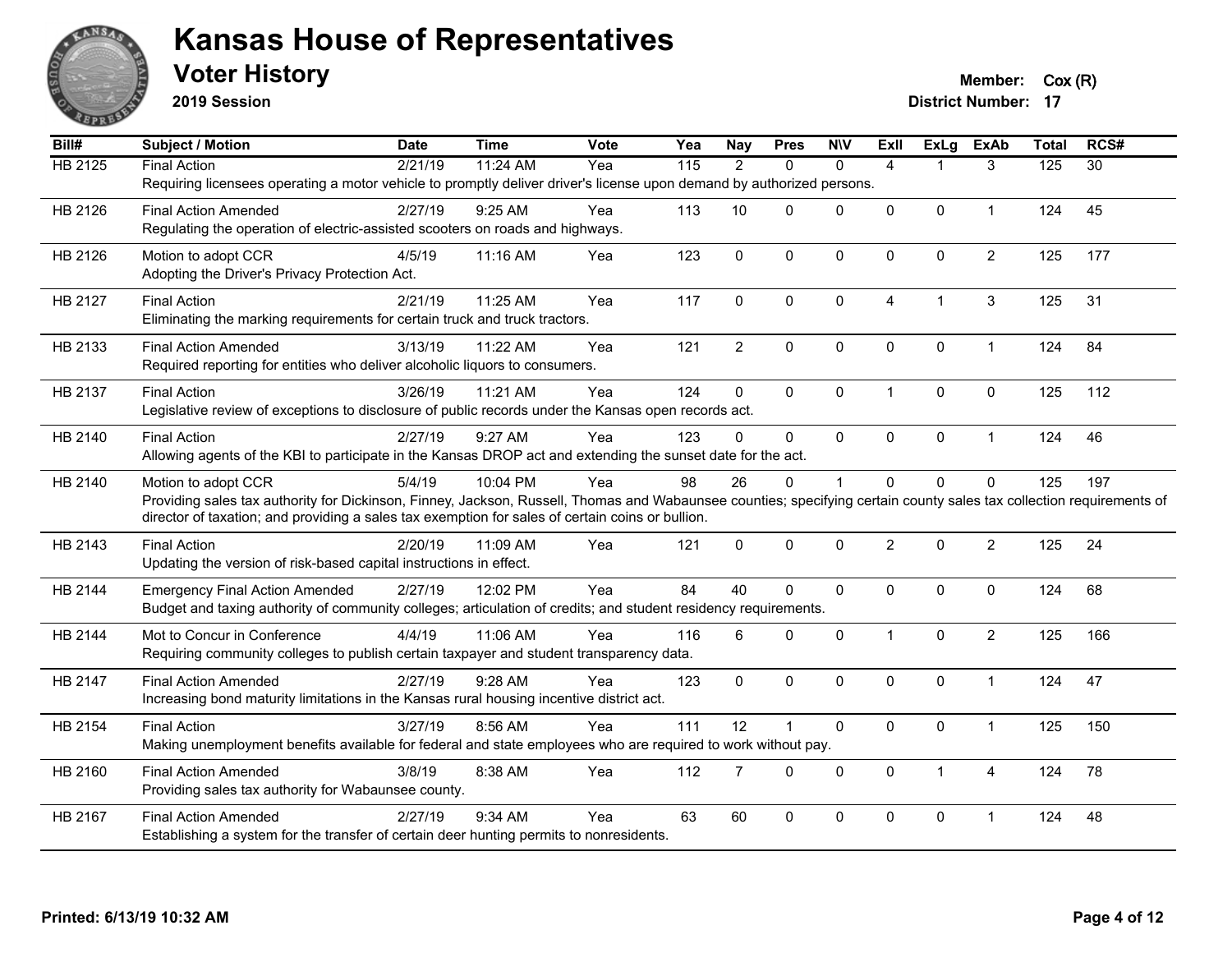

**2019 Session**

**Voter History Member:**  $Cox(R)$ 

| Bill#          | <b>Subject / Motion</b>                                                                                                                                                                                               | <b>Date</b> | <b>Time</b> | Vote | Yea | <b>Nay</b>              | <b>Pres</b>    | <b>NIV</b>   | ExII           | ExLg         | <b>ExAb</b>    | <b>Total</b> | RCS# |
|----------------|-----------------------------------------------------------------------------------------------------------------------------------------------------------------------------------------------------------------------|-------------|-------------|------|-----|-------------------------|----------------|--------------|----------------|--------------|----------------|--------------|------|
| <b>HB 2167</b> | Motion to adopt CCR                                                                                                                                                                                                   | 4/5/19      | 6:17 PM     | Yea  | 114 | $\mathcal{R}$           | $\Omega$       | 3            | $\Omega$       | $\Omega$     | 5              | 125          | 189  |
|                | Senate Substitute for HB 2167 by Committee on Agriculture and Natural Resources - Establishing a commercial industrial hemp program.                                                                                  |             |             |      |     |                         |                |              |                |              |                |              |      |
| HB 2168        | <b>Final Action Amended</b>                                                                                                                                                                                           | 2/27/19     | $9:35$ AM   | Yea  | 122 |                         | 0              | $\Omega$     | $\Omega$       | $\Omega$     |                | 124          | 49   |
|                | Authorizing the state board of regents to sell and convey certain real property in Cherokee, Riley, Saline and Douglas counties on behalf of Kansas state university and<br>the university of Kansas.                 |             |             |      |     |                         |                |              |                |              |                |              |      |
| HB 2173        | <b>Final Action Amended</b><br>Establishing a commercial industrial hemp program.                                                                                                                                     | 3/26/19     | 11:22 AM    | Yea  | 119 | 5                       | 0              | 0            | $\mathbf{1}$   | 0            | $\mathbf 0$    | 125          | 113  |
| HB 2174        | <b>Final Action</b><br>Extending the sunset date of the state use law for five years.                                                                                                                                 | 2/27/19     | $9:36$ AM   | Yea  | 123 | $\mathbf 0$             | 0              | 0            | $\mathbf 0$    | $\mathbf{0}$ | $\mathbf 1$    | 124          | 50   |
| HB 2177        | <b>Final Action</b><br>Pertaining to the accounting treatment of certain derivative instruments of fixed index annuities.                                                                                             | 2/27/19     | 9:38 AM     | Yea  | 122 | $\overline{2}$          | $\Omega$       | 0            | $\Omega$       | $\Omega$     | $\mathbf{0}$   | 124          | 51   |
| HB 2177        | Motion to adopt CCR<br>Updating accounting and reporting requirements of hedging transactions, risk-based capital instructions and enterprise risk reports and updating definitions for<br>fraudulent insurance acts. | 4/5/19      | 3:04 PM     | Yea  | 120 | $\overline{\mathbf{1}}$ | $\Omega$       | $\Omega$     | $\Omega$       | $\Omega$     | 4              | 125          | 182  |
| HB 2178        | <b>Final Action Amended</b><br>Amending the Kansas underground utility damage prevention act.                                                                                                                         | 2/27/19     | 9:39 AM     | Yea  | 122 | $\overline{2}$          | 0              | 0            | $\mathbf{0}$   | $\Omega$     | $\mathbf 0$    | 124          | 52   |
| HB 2178        | Motion to Concur<br>Amending the Kansas underground utility damage prevention act.                                                                                                                                    | 4/1/19      | 2:17 PM     | Yea  | 120 | $\mathbf 0$             | 0              | $\mathbf{1}$ | $\mathbf{1}$   | $\Omega$     | $\overline{3}$ | 125          | 160  |
| HB 2179        | <b>Final Action</b><br>Adopting the Driver's Privacy Protection Act.                                                                                                                                                  | 3/25/19     | 10:32 AM    | Yea  | 124 | $\mathbf 0$             | 0              | 0            | $\mathbf{1}$   | $\mathbf 0$  | 0              | 125          | 102  |
| HB 2185        | <b>Final Action Amended</b><br>Clarifying the naturopathic medicine scope of practice to include diagnostic imaging.                                                                                                  | 2/27/19     | 9:40 AM     | Yea  | 123 | $\overline{1}$          | 0              | 0            | $\mathbf 0$    | 0            | $\mathbf 0$    | 124          | 53   |
| HB 2188        | <b>Final Action</b><br>Dissolving the White Clay watershed district no. 26, city of Atchison assumes obligations and amending the tax lid relating to the dissolution of any taxing subdivision.                      | 3/19/19     | 11:20 AM    | Yea  | 125 | $\Omega$                | $\overline{0}$ | $\Omega$     | $\mathbf{0}$   | $\Omega$     | $\overline{0}$ | 125          | 88   |
| HB 2191        | <b>Final Action</b><br>Amending the procedure for execution of a search warrant for electronically stored information.                                                                                                | 2/27/19     | 9:41 AM     | Yea  | 124 | 0                       | 0              | 0            | $\mathbf 0$    | 0            | 0              | 124          | 54   |
| HB 2198        | <b>Final Action</b><br>Allowing the use of expedited partner therapy to treat a sexually transmitted disease.                                                                                                         | 2/27/19     | 9:45 AM     | Yea  | 89  | 35                      | 0              | 0            | $\mathbf 0$    | $\Omega$     | 0              | 124          | 55   |
| HB 2199        | <b>Final Action</b><br>Amending documentation requirements related to preparation of dead bodies.                                                                                                                     | 2/20/19     | 11:10 AM    | Yea  | 120 | $\overline{1}$          | 0              | 0            | $\overline{2}$ | $\Omega$     | $\overline{2}$ | 125          | 25   |
| HB 2201        | <b>Final Action</b><br>Updating statutory references necessitated by 2012 executive reorganization order no. 41 related to administration of tuberculosis programs.                                                   | 2/25/19     | 11:20 AM    | Yea  | 118 | 0                       | 0              | $\Omega$     |                |              | 4              | 124          | 37   |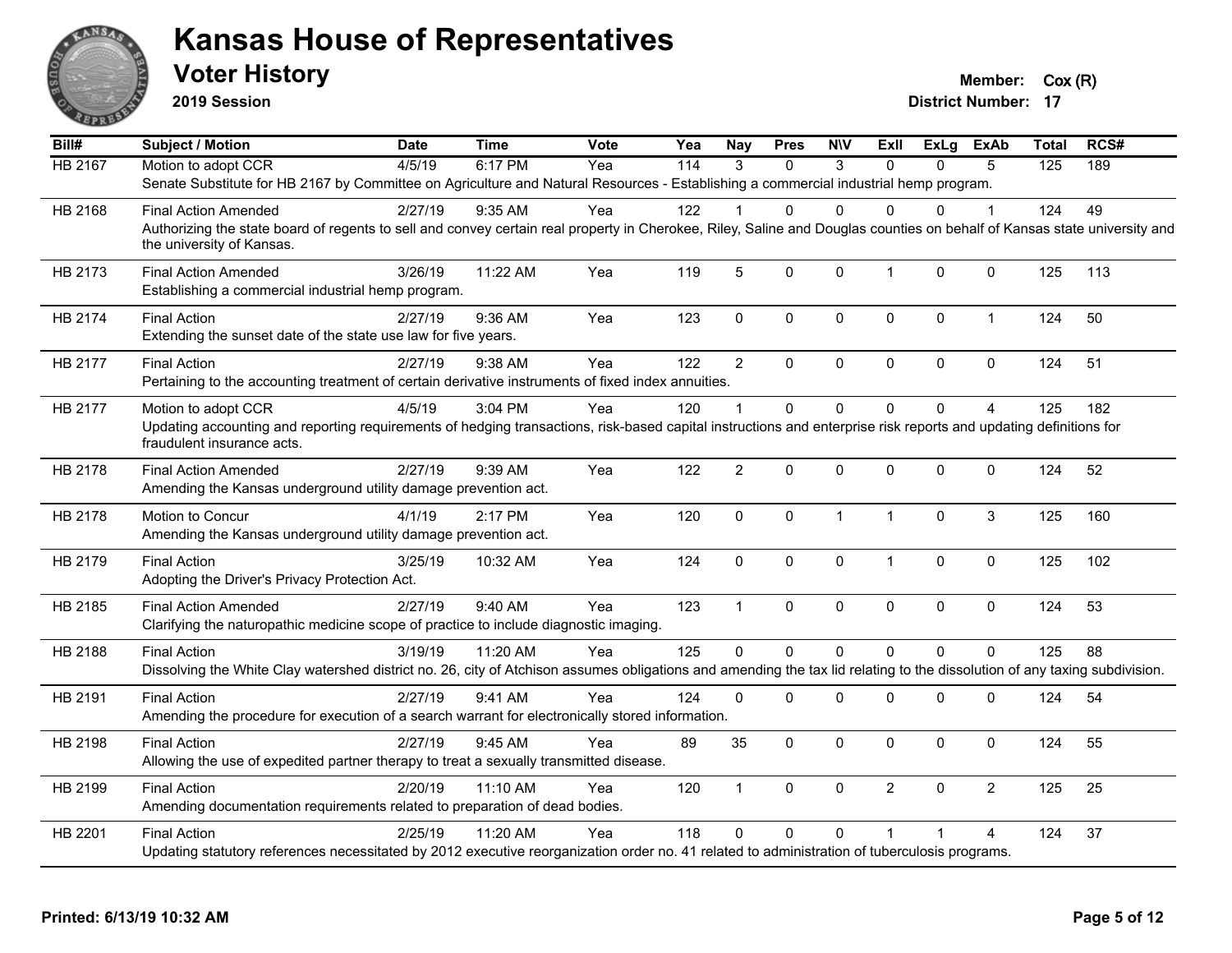

**2019 Session**

| Bill#          | <b>Subject / Motion</b>                                                                                                                                                                                                                                                                                                                              | <b>Date</b> | <b>Time</b> | <b>Vote</b> | Yea | <b>Nay</b>      | <b>Pres</b> | <b>NIV</b>     | ExII         | ExLg         | ExAb           | Total | RCS# |
|----------------|------------------------------------------------------------------------------------------------------------------------------------------------------------------------------------------------------------------------------------------------------------------------------------------------------------------------------------------------------|-------------|-------------|-------------|-----|-----------------|-------------|----------------|--------------|--------------|----------------|-------|------|
| <b>HB 2203</b> | <b>Emergency Final Action</b>                                                                                                                                                                                                                                                                                                                        | 2/27/19     | 11:58 AM    | Yea         | 92  | $\overline{32}$ | $\Omega$    | $\Omega$       | $\Omega$     | $\Omega$     | $\Omega$       | 124   | 66   |
|                | Exempting individuals employed by the Kansas academies of U.S. department of defense STARBASE program from KPERS working after retirement requirements<br>and authorizing reimbursement of suspended retirement benefits for certain retirants.                                                                                                      |             |             |             |     |                 |             |                |              |              |                |       |      |
| HB 2203        | Motion to adopt CCR<br>Reconciling amendments to certain statutes.                                                                                                                                                                                                                                                                                   | 5/5/19      | 1:04 AM     | Yea         | 121 | $\Omega$        | $\Omega$    | $\overline{4}$ | $\Omega$     | $\Omega$     | $\Omega$       | 125   | 202  |
| HB 2206        | <b>Final Action</b><br>Changing the bonding and cost requirements for animals taken into custody under a violation of cruelty to animals.                                                                                                                                                                                                            | 2/27/19     | 9:46 AM     | Yea         | 124 | $\Omega$        | $\Omega$    | $\mathbf{0}$   | $\Omega$     | $\Omega$     | $\mathbf 0$    | 124   | 56   |
| HB 2209        | <b>Final Action</b><br>Authorizing the state board of regents to purchase cybersecurity insurance.                                                                                                                                                                                                                                                   | 2/27/19     | 9:47 AM     | Yea         | 124 | $\Omega$        | $\Omega$    | $\mathbf 0$    | $\mathbf 0$  | $\mathbf 0$  | $\mathbf 0$    | 124   | 57   |
| HB 2209        | Motion to Adopt CCR<br>Establishing the unclaimed life insurance benefits act, updating certain definitions pertaining to unfair trade practices and association health plans, and providing for<br>third party administrator fees, the purchase of cybersecurity insurance by the Kansas board of regents and certain healthcare benefits coverage. | 4/5/19      | 12:50 PM    | Nay         | 84  | 39              | $\Omega$    | $\mathbf{0}$   | 0            | $\Omega$     | 2              | 125   | 180  |
| HB 2211        | <b>Final Action</b><br>Allowing judges to waive or reduce driver's license reinstatement fees.                                                                                                                                                                                                                                                       | 2/27/19     | 9:48 AM     | Yea         | 122 | $\overline{2}$  | $\Omega$    | $\mathbf 0$    | $\Omega$     | $\Omega$     | $\mathbf 0$    | 124   | 58   |
| HB 2214        | <b>Final Action Amended</b><br>Changing the definition of school bus for purposes of the motor-fuel tax law.                                                                                                                                                                                                                                         | 2/27/19     | 9:49 AM     | Yea         | 124 | $\mathbf 0$     | $\mathbf 0$ | $\mathbf 0$    | $\mathbf{0}$ | 0            | 0              | 124   | 59   |
| HB 2214        | Motion to Adopt CCR<br>Senate Substitute for HB 2214 by Committee on Transportation - Providing for an increase in registration fees for electric and hybrid vehicles.                                                                                                                                                                               | 4/5/19      | 3:23 PM     | Yea         | 80  | 41              | 0           | $\mathbf 0$    | $\Omega$     | $\Omega$     | 4              | 125   | 183  |
| HB 2215        | <b>Final Action</b><br>Kansas state fair board is authorized to create a nonprofit corporation for the benefit of the state fair.                                                                                                                                                                                                                    | 2/26/19     | 9:23 AM     | Yea         | 122 | $\Omega$        | $\Omega$    | $\overline{1}$ | $\Omega$     | $\Omega$     | $\overline{1}$ | 124   | 38   |
| HB 2223        | <b>Emergency Final Action Amended</b><br>Replacing vineyard permits with producer permits to allow individuals to use a wider variety of agricultural products in the production of wine under such permit.                                                                                                                                          | 2/27/19     | 12:03 PM    | Yea         | 124 | $\Omega$        | $\Omega$    | $\Omega$       | $\Omega$     | $\Omega$     | $\mathbf 0$    | 124   | 69   |
| HB 2223        | Motion to adopt CCR<br>Adopting economic development program evaluation and information disclosure regimes and expanding economic development incentive financing to address<br>housing shortages.                                                                                                                                                   | 5/2/19      | 11:35 AM    | Yea         | 123 | $\Omega$        | $\Omega$    |                | $\Omega$     | $\Omega$     |                | 125   | 191  |
| HB 2225        | <b>Final Action</b><br>Adding on-track train equipment to the circumstances that a vehicle driver must stop at railroad crossings.                                                                                                                                                                                                                   | 2/27/19     | 9:50 AM     | Yea         | 121 | 3               | $\Omega$    | $\pmb{0}$      | 0            | $\mathbf{0}$ | $\pmb{0}$      | 124   | 60   |
| HB 2225        | Motion to adopt CCR<br>Senate Substitute for HB 2225 by Committee on Transportation - Providing for an increase in permit fees for oversize or overweight vehicles and required registration<br>for escort vehicle service operators.                                                                                                                | 4/5/19      | 11:19 AM    | Yea         | 91  | 32              | $\Omega$    | $\mathbf 0$    | $\Omega$     | $\Omega$     | $\overline{2}$ | 125   | 178  |
| HB 2239        | <b>Final Action Amended</b><br>Liquor sales by licensees in common consumption areas.                                                                                                                                                                                                                                                                | 2/27/19     | 9:51 AM     | Yea         | 121 | 3               | $\Omega$    | $\mathbf{0}$   | $\Omega$     | $\mathbf{0}$ | $\Omega$       | 124   | 61   |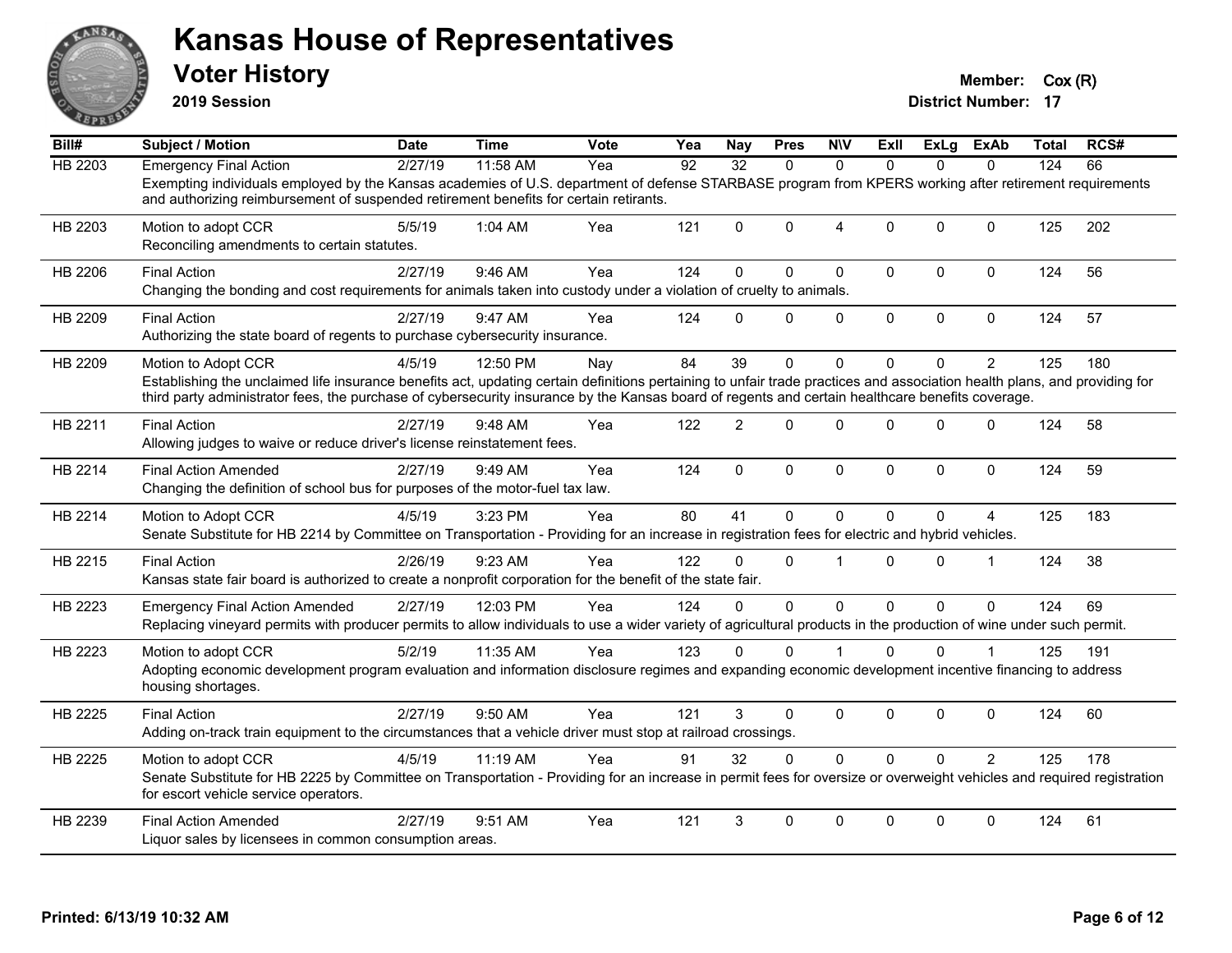

**2019 Session**

| Bill#   | <b>Subject / Motion</b>                                                                                                                                                                                                                                                                                                                               | <b>Date</b> | <b>Time</b> | Vote | Yea            | Nay            | <b>Pres</b>  | <b>NIV</b>     | <b>Exll</b>  | ExLg         | <b>ExAb</b>    | <b>Total</b> | RCS# |
|---------|-------------------------------------------------------------------------------------------------------------------------------------------------------------------------------------------------------------------------------------------------------------------------------------------------------------------------------------------------------|-------------|-------------|------|----------------|----------------|--------------|----------------|--------------|--------------|----------------|--------------|------|
| HB 2243 | <b>Final Action Amended</b>                                                                                                                                                                                                                                                                                                                           | 2/27/19     | 9:52 AM     | Yea  | 118            | 6              | $\Omega$     | $\mathbf{0}$   | $\Omega$     | $\Omega$     | $\mathbf{0}$   | 124          | 62   |
|         | Exempting animal shelters from registration requirements as a charitable organization.                                                                                                                                                                                                                                                                |             |             |      |                |                |              |                |              |              |                |              |      |
| HB 2244 | <b>Final Action Amended</b>                                                                                                                                                                                                                                                                                                                           | 3/27/19     | 9:00 AM     | Yea  | 89             | 35             | $\mathbf{0}$ | $\mathbf{0}$   | $\Omega$     | $\Omega$     | $\mathbf{1}$   | 125          | 151  |
|         | Authorizing the use of cannabidiol treatment preparation to treat certain medical conditions.                                                                                                                                                                                                                                                         |             |             |      |                |                |              |                |              |              |                |              |      |
| HB 2246 | <b>Final Action</b>                                                                                                                                                                                                                                                                                                                                   | 2/27/19     | 9:15 AM     | Yea  | 121            | $\mathbf 1$    | 0            | $\mathbf{1}$   | $\mathbf 0$  | $\mathbf 0$  | $\mathbf{1}$   | 124          | 40   |
|         | Changing the requirements to begin production on distinctive license plates.                                                                                                                                                                                                                                                                          |             |             |      |                |                |              |                |              |              |                |              |      |
| HB 2246 | Mot to Concur in Conference                                                                                                                                                                                                                                                                                                                           | 4/5/19      | 3:47 PM     | Nay  | $\overline{7}$ | 114            | $\mathbf 0$  | $\mathbf 0$    | $\mathbf 0$  | $\mathbf 0$  | $\overline{4}$ | 125          | 185  |
|         | Changing the requirements to begin production on distinctive license plates and providing for the proud educator, alpha kappa alpha, knights of Columbus and current<br>and veteran members of the United States army, navy, marine corps, air force and coast guard license plates.                                                                  |             |             |      |                |                |              |                |              |              |                |              |      |
| HB 2248 | <b>Final Action</b>                                                                                                                                                                                                                                                                                                                                   | 2/27/19     | 9:54 AM     | Yea  | 122            | $\overline{2}$ | $\Omega$     | $\mathbf{0}$   | $\Omega$     | $\Omega$     | $\mathbf{0}$   | 124          | 63   |
|         | Allowing all-terrain vehicles to cross federal or state highways.                                                                                                                                                                                                                                                                                     |             |             |      |                |                |              |                |              |              |                |              |      |
| HB 2248 | Motion to adopt CCR                                                                                                                                                                                                                                                                                                                                   | 5/5/19      | 1:20 AM     | Yea  | 110            | 11             | $\mathbf 0$  | $\overline{4}$ | $\Omega$     | 0            | $\mathbf 0$    | 125          | 203  |
|         | Delaying enforcement of the scrap metal theft reduction act, transferring responsibility for the scrap metal database to the Kansas bureau of investigation, reducing the                                                                                                                                                                             |             |             |      |                |                |              |                |              |              |                |              |      |
|         | registration fee for scrap metal dealers and changing scrap metal dealer obligations under the scrap metal theft reduction act; amending the definition of "consumer<br>transaction" and "supplier" in the Kansas consumer protection act.                                                                                                            |             |             |      |                |                |              |                |              |              |                |              |      |
|         |                                                                                                                                                                                                                                                                                                                                                       |             |             |      |                |                |              |                |              |              |                |              |      |
| HB 2274 | <b>Final Action Amended</b>                                                                                                                                                                                                                                                                                                                           | 3/26/19     | 11:28 AM    | Yea  | 85             | 39             | $\mathbf{0}$ | $\mathbf{0}$   | 1            | $\Omega$     | $\mathbf{0}$   | 125          | 114  |
|         | Requiring notification to patients that the effects of a medication abortion may be reversible.                                                                                                                                                                                                                                                       |             |             |      |                |                |              |                |              |              |                |              |      |
| HB 2279 | <b>Emergency Final Action Amended</b>                                                                                                                                                                                                                                                                                                                 | 2/27/19     | 12:07 PM    | Yea  | 124            | 0              | $\mathbf 0$  | $\pmb{0}$      | $\Omega$     | $\mathbf 0$  | $\mathbf 0$    | 124          | 73   |
|         | Requiring law enforcement officers to provide information about timing of release from custody when an arrest is made following a domestic violence call.                                                                                                                                                                                             |             |             |      |                |                |              |                |              |              |                |              |      |
| HB 2281 | <b>Final Action</b>                                                                                                                                                                                                                                                                                                                                   | 2/27/19     | 9:55 AM     | Yea  | 102            | 22             | $\mathbf 0$  | $\mathbf{0}$   | $\Omega$     | $\Omega$     | $\mathbf{0}$   | 124          | 64   |
|         | Providing that a court order modifying a criminal sentence only modifies the portion of the sentence referenced by the court and not remaining portions of the original                                                                                                                                                                               |             |             |      |                |                |              |                |              |              |                |              |      |
|         | sentence.                                                                                                                                                                                                                                                                                                                                             |             |             |      |                |                |              |                |              |              |                |              |      |
| HB 2290 | <b>Final Action Amended</b>                                                                                                                                                                                                                                                                                                                           | 2/27/19     | 9:56 AM     | Yea  | 124            | 0              | $\Omega$     | $\mathbf{0}$   | $\Omega$     | $\Omega$     | $\mathbf{0}$   | 124          | 65   |
|         | Creating a crime victims compensation division within the attorney general's office.                                                                                                                                                                                                                                                                  |             |             |      |                |                |              |                |              |              |                |              |      |
| HB 2290 | Motion to adopt CCR                                                                                                                                                                                                                                                                                                                                   | 5/5/19      | 12:25 AM    | Yea  | 123            | $\Omega$       | $\Omega$     | 2              | $\Omega$     | $\Omega$     | $\mathbf{0}$   | 125          | 201  |
|         | Establishing the Kansas closed case task force; creating the Kansas criminal justice reform commission; concerning criminal history record checks for entities                                                                                                                                                                                        |             |             |      |                |                |              |                |              |              |                |              |      |
|         | providing care to children, the elderly or individuals with disabilities; creating a Kansas victim information and notification everyday (VINE) coordinator, a Kansas youth<br>suicide prevention coordinator, and a crime victims compensation division within the office of the attorney general; legislative review of exceptions to disclosure of |             |             |      |                |                |              |                |              |              |                |              |      |
|         | public records under the Kansas open records act; and changing tort claims fund obligations for claims involving alleged violations of the Kansas open meetings act                                                                                                                                                                                   |             |             |      |                |                |              |                |              |              |                |              |      |
|         | and open records act.                                                                                                                                                                                                                                                                                                                                 |             |             |      |                |                |              |                |              |              |                |              |      |
| HB 2307 | <b>Final Action Amended</b>                                                                                                                                                                                                                                                                                                                           | 3/26/19     | 11:32 AM    | Yea  | 91             | 33             | $\mathbf{0}$ | $\mathbf{0}$   | $\mathbf{1}$ | $\mathbf{0}$ | $\mathbf{0}$   | 125          | 115  |
|         | Establishing non-covered dental benefits under health insurance plans and limitations on plan changes.                                                                                                                                                                                                                                                |             |             |      |                |                |              |                |              |              |                |              |      |
| HB 2314 | <b>Final Action Amended</b>                                                                                                                                                                                                                                                                                                                           | 3/26/19     | 11:33 AM    | Yea  | 97             | 27             | $\Omega$     | $\mathbf{0}$   |              | $\Omega$     | $\mathbf{0}$   | 125          | 116  |
|         | Rehabilitation of abandoned property by cities.                                                                                                                                                                                                                                                                                                       |             |             |      |                |                |              |                |              |              |                |              |      |
|         |                                                                                                                                                                                                                                                                                                                                                       |             |             |      |                |                |              |                |              |              |                |              |      |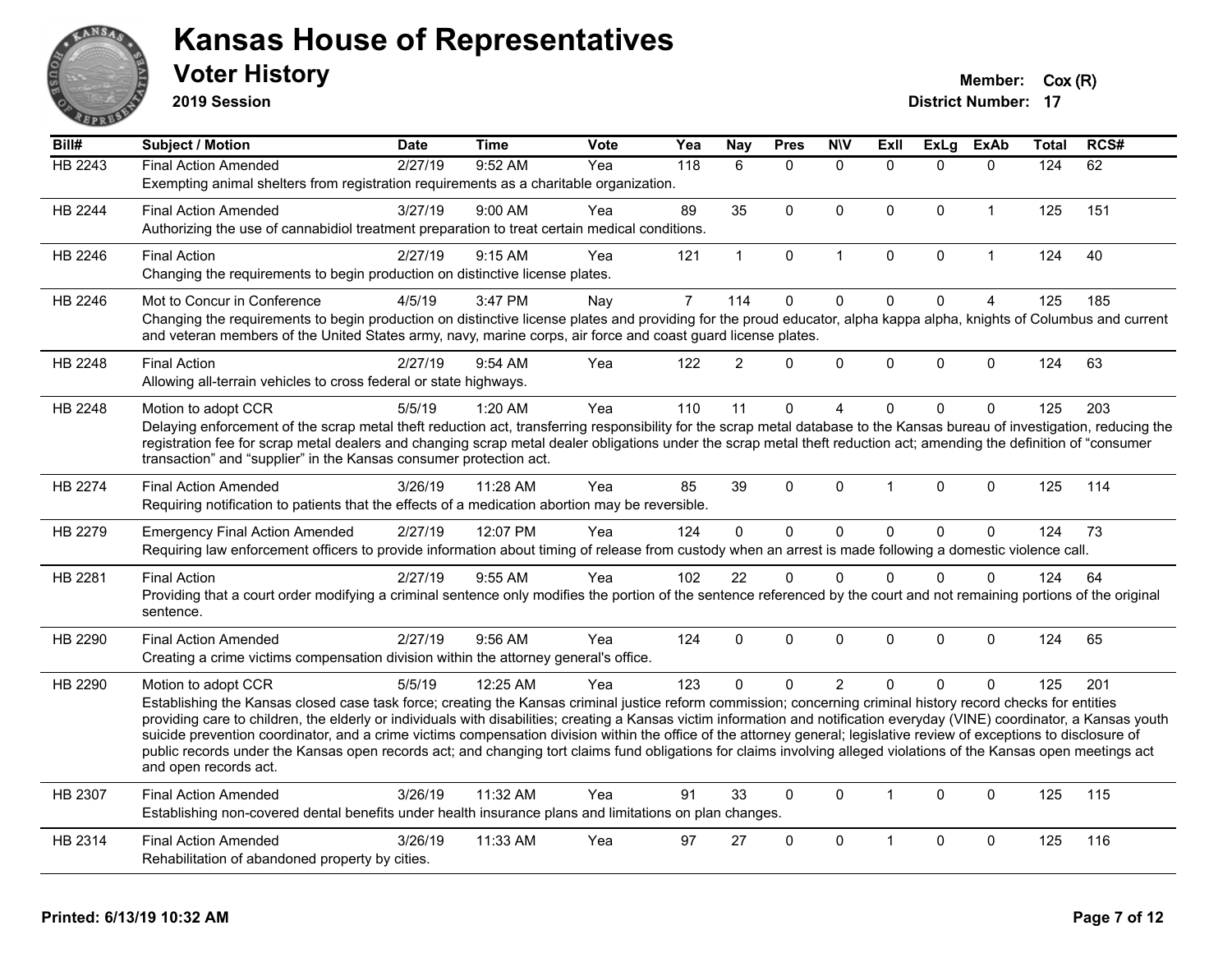

**2019 Session**

| Bill#           | <b>Subject / Motion</b>                                                                                                                                                | <b>Date</b> | <b>Time</b> | Vote | Yea             | <b>Nay</b>      | <b>Pres</b>  | <b>N\V</b>     | Exll           | <b>ExLg</b>  | <b>ExAb</b>    | <b>Total</b> | RCS#           |
|-----------------|------------------------------------------------------------------------------------------------------------------------------------------------------------------------|-------------|-------------|------|-----------------|-----------------|--------------|----------------|----------------|--------------|----------------|--------------|----------------|
| HB 2326         | <b>Final Action Amended</b>                                                                                                                                            | 3/27/19     | 9:02 AM     | Nay  | $\overline{83}$ | $\overline{41}$ | $\Omega$     | $\mathbf{0}$   | $\Omega$       | $\Omega$     |                | 125          | 152            |
|                 | Recognizing licenses to carry a concealed firearm issued by other jurisdictions.                                                                                       |             |             |      |                 |                 |              |                |                |              |                |              |                |
| HB 2336         | <b>Emergency Final Action</b>                                                                                                                                          | 2/27/19     | 12:04 PM    | Yea  | 124             | $\mathbf{0}$    | $\Omega$     | $\Omega$       | $\mathbf{0}$   | $\mathbf{0}$ | 0              | 124          | 70             |
|                 | Clarifying when offenders under supervision of the secretary of corrections are awarded jail credit.                                                                   |             |             |      |                 |                 |              |                |                |              |                |              |                |
| HB 2346         | <b>Emergency Final Action Amended</b>                                                                                                                                  | 2/27/19     | 12:06 PM    | Yea  | 113             | 11              | 0            | $\mathbf 0$    | $\pmb{0}$      | 0            | 0              | 124          | 72             |
|                 | Relating to standards for school-administered vision screenings.                                                                                                       |             |             |      |                 |                 |              |                |                |              |                |              |                |
| HB 2360         | <b>Emergency Final Action Amended</b>                                                                                                                                  | 2/27/19     | 12:05 PM    | Yea  | 124             | $\mathbf 0$     | 0            | $\mathbf 0$    | $\mathbf{0}$   | 0            | $\Omega$       | 124          | 71             |
|                 | Concerning background checks of employees and volunteers that have unsupervised access to children, the elderly or individuals with disabilities.                      |             |             |      |                 |                 |              |                |                |              |                |              |                |
| HB 2365         | <b>Final Action</b>                                                                                                                                                    | 2/26/19     | 9:24 AM     | Yea  | 122             | U               | $\Omega$     |                | $\Omega$       | $\Omega$     | -1             | 124          | 39             |
|                 | Providing for confidential communications of Kansas national guard members in peer support counseling sessions.                                                        |             |             |      |                 |                 |              |                |                |              |                |              |                |
| HB 2365         | Mot to Concur in Conference                                                                                                                                            | 4/4/19      | 2:42 PM     | Yea  | 121             | $\mathbf{1}$    | $\Omega$     | $\overline{2}$ | $\mathbf{0}$   | $\Omega$     | $\mathbf{1}$   | 125          | 167            |
|                 | Providing for confidential communications of Kansas national guard members in peer support counseling sessions.                                                        |             |             |      |                 |                 |              |                |                |              |                |              |                |
| HB 2369         | <b>Final Action Amended</b>                                                                                                                                            | 3/27/19     | $9:03$ AM   | Yea  | 114             | 10              | $\mathbf{0}$ | 0              | $\Omega$       | $\Omega$     |                | 125          | 153            |
|                 | Authorizing the secretary of transportation to designate toll projects on new and existing highways and changing financing requirements for toll or turnpike projects. |             |             |      |                 |                 |              |                |                |              |                |              |                |
| HB 2371         | <b>Final Action Amended</b>                                                                                                                                            | 3/27/19     | 9:04 AM     | Yea  | 102             | 22              | $\Omega$     | $\Omega$       | $\Omega$       | $\Omega$     | $\overline{1}$ | 125          | 154            |
|                 | Providing for an increase in permit fees for oversize or overweight vehicles and requiring registration for escort vehicle service operators.                          |             |             |      |                 |                 |              |                |                |              |                |              |                |
| HB 2372         | <b>Final Action Amended</b>                                                                                                                                            | 3/27/19     | $9:06$ AM   | Nay  | 73              | 51              | 0            | 0              | $\mathbf 0$    | 0            | $\mathbf 1$    | 125          | 155            |
|                 | Providing for an increase in registration fees for electric and hybrid vehicles.                                                                                       |             |             |      |                 |                 |              |                |                |              |                |              |                |
| HB 2389         | <b>Final Action Amended</b>                                                                                                                                            | 3/26/19     | 11:35 AM    | Yea  | 122             | $\overline{2}$  | 0            | $\mathbf 0$    | $\overline{1}$ | 0            | $\pmb{0}$      | 125          | 117            |
|                 | Requiring electronic prescriptions for certain controlled substances.                                                                                                  |             |             |      |                 |                 |              |                |                |              |                |              |                |
| HB 2396         | <b>Final Action Amended</b>                                                                                                                                            | 3/26/19     | 11:36 AM    | Yea  | 97              | 27              | $\mathbf 0$  | $\mathbf 0$    | $\overline{1}$ | $\Omega$     | $\mathbf 0$    | 125          | 118            |
|                 | Allowing use of certified drug abuse treatment programs for certain offenders convicted of unlawful cultivation or distribution of controlled substances.              |             |             |      |                 |                 |              |                |                |              |                |              |                |
| HB 2402         | <b>Final Action Amended</b>                                                                                                                                            | 3/27/19     | $9:08$ AM   | Yea  | 106             | 18              | $\mathbf{0}$ | $\Omega$       | $\mathbf{0}$   | $\Omega$     | -1             | 125          | 156            |
|                 | Authorizing certain business entities to hire physicians and chiropractors.                                                                                            |             |             |      |                 |                 |              |                |                |              |                |              |                |
| <b>HCR 5015</b> | <b>EFA Amend and Debate</b>                                                                                                                                            | 5/29/19     | 11:33 AM    | Yea  | 116             | $\Omega$        | $\mathbf 0$  | 0              | $\Omega$       | 0            | 9              | 125          | 204            |
|                 | Ratifying and providing for continuation of the May 9, 2019, state of disaster emergency declaration for certain Kansas counties.                                      |             |             |      |                 |                 |              |                |                |              |                |              |                |
| HR 6004         | <b>Final Action Amended</b>                                                                                                                                            | 1/23/19     | 11:14 AM    | Yea  | 104             | 15              | 0            | 0              | $\overline{2}$ | $\mathbf{0}$ | 4              | 125          | $\overline{7}$ |
|                 | Permanent rules of the House of Representatives for the 2019-2020 biennium.                                                                                            |             |             |      |                 |                 |              |                |                |              |                |              |                |
| HR 6018         | <b>Final Action</b>                                                                                                                                                    | 3/26/19     | 11:37 AM    | Yea  | 124             | $\mathbf 0$     | 0            | $\mathbf 0$    | $\mathbf 1$    | 0            | 0              | 125          | 119            |
|                 | Requesting the federal government address water issues in the Arkansas River basis.                                                                                    |             |             |      |                 |                 |              |                |                |              |                |              |                |
| SB <sub>9</sub> | <b>Final Action</b>                                                                                                                                                    | 2/22/19     | 11:13 AM    | Yea  | 117             | $\Omega$        | $\Omega$     | $\Omega$       | 3              | 0            | 5              | 125          | 36             |
|                 | Authorizing the transfer of \$115,000,000 from the state general fund to the Kansas public employees retirement fund during fiscal year 2019.                          |             |             |      |                 |                 |              |                |                |              |                |              |                |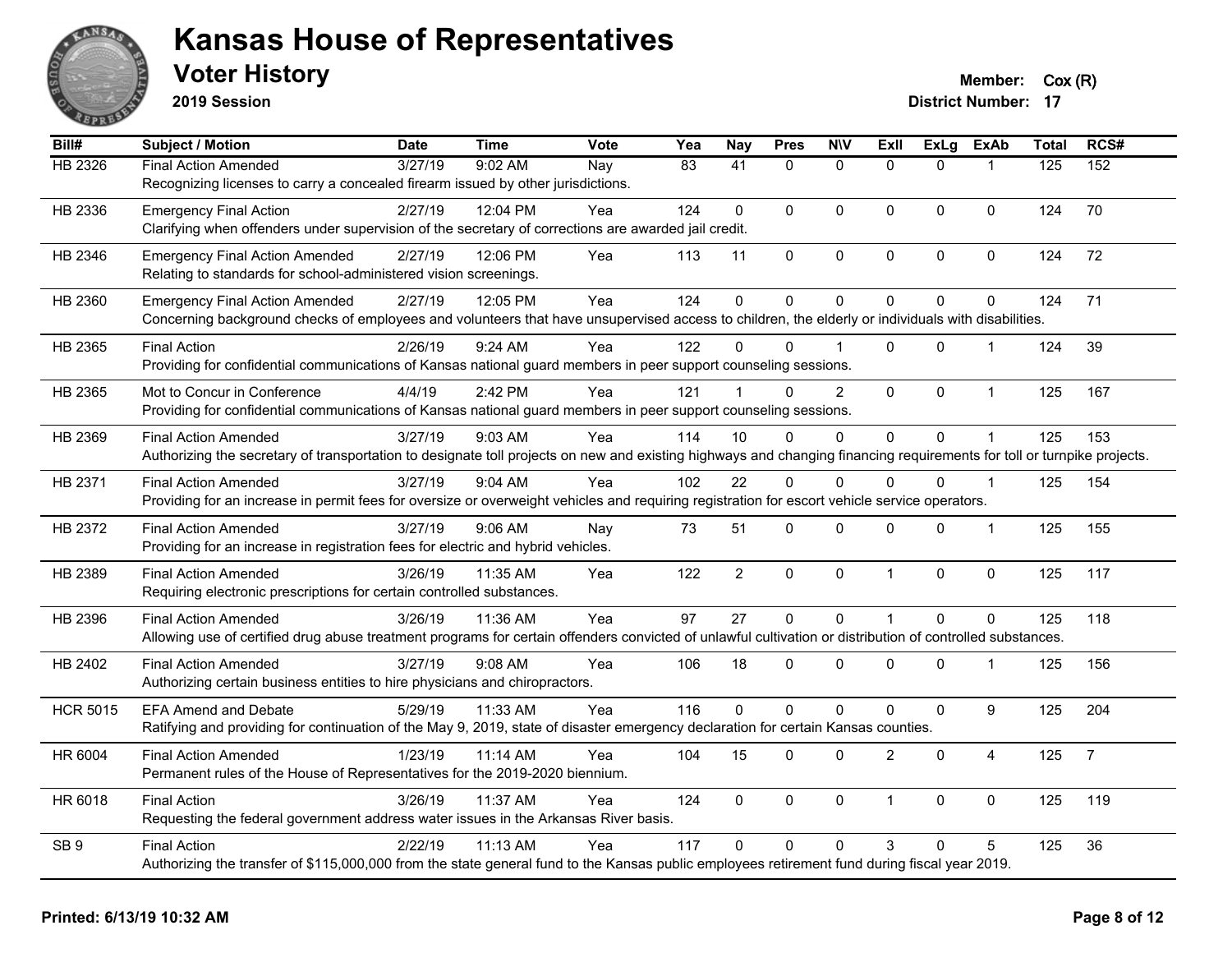

**2019 Session**

| Bill#        | Subject / Motion                                                                                                                                                                                                                                                                                                                                                                                                                                                                                                                                                                                                                                                                                                                                                                                                                                                                                                                                                                                                                                                                                                                                                                                     | <b>Date</b> | <b>Time</b> | Vote | Yea | <b>Nay</b>   | <b>Pres</b>  | <b>N\V</b>   | ExII           | <b>ExLg</b> | <b>ExAb</b>    | <b>Total</b> | RCS# |
|--------------|------------------------------------------------------------------------------------------------------------------------------------------------------------------------------------------------------------------------------------------------------------------------------------------------------------------------------------------------------------------------------------------------------------------------------------------------------------------------------------------------------------------------------------------------------------------------------------------------------------------------------------------------------------------------------------------------------------------------------------------------------------------------------------------------------------------------------------------------------------------------------------------------------------------------------------------------------------------------------------------------------------------------------------------------------------------------------------------------------------------------------------------------------------------------------------------------------|-------------|-------------|------|-----|--------------|--------------|--------------|----------------|-------------|----------------|--------------|------|
| <b>SB 15</b> | <b>Final Action Amended</b>                                                                                                                                                                                                                                                                                                                                                                                                                                                                                                                                                                                                                                                                                                                                                                                                                                                                                                                                                                                                                                                                                                                                                                          | 3/26/19     | 11:39 AM    | Yea  | 124 | $\Omega$     | $\Omega$     | $\mathbf{0}$ | $\overline{1}$ | $\Omega$    | $\mathbf{0}$   | 125          | 120  |
|              | Amending the definition of "service-connected" in the Kansas police and firemen's retirement system.                                                                                                                                                                                                                                                                                                                                                                                                                                                                                                                                                                                                                                                                                                                                                                                                                                                                                                                                                                                                                                                                                                 |             |             |      |     |              |              |              |                |             |                |              |      |
| <b>SB 15</b> | Motion to adopt CCR                                                                                                                                                                                                                                                                                                                                                                                                                                                                                                                                                                                                                                                                                                                                                                                                                                                                                                                                                                                                                                                                                                                                                                                  | 4/4/19      | 2:45 PM     | Yea  | 122 |              | 0            |              | $\Omega$       | 0           |                | 125          | 168  |
|              | Amending public health provisions relating to behavioral sciences regulatory board professional licensure, naturopathic doctor scope of practice and adult care home<br>licensure and receivership.                                                                                                                                                                                                                                                                                                                                                                                                                                                                                                                                                                                                                                                                                                                                                                                                                                                                                                                                                                                                  |             |             |      |     |              |              |              |                |             |                |              |      |
| <b>SB 16</b> | Final Action Sub Bill                                                                                                                                                                                                                                                                                                                                                                                                                                                                                                                                                                                                                                                                                                                                                                                                                                                                                                                                                                                                                                                                                                                                                                                | 3/26/19     | 11:57 AM    | Nay  | 63  | 61           | 0            | 0            | $\overline{1}$ | 0           | $\mathbf 0$    | 125          | 121  |
|              | House Substitute for SB 16 by Committee on K-12 Education Budget - Making appropriations for the department of education for FY 2020 and FY 2021 in response to<br>litigation; increasing BASE aid for certain school years; and other amendments related to education.                                                                                                                                                                                                                                                                                                                                                                                                                                                                                                                                                                                                                                                                                                                                                                                                                                                                                                                              |             |             |      |     |              |              |              |                |             |                |              |      |
| <b>SB 16</b> | Motion to adopt CCR                                                                                                                                                                                                                                                                                                                                                                                                                                                                                                                                                                                                                                                                                                                                                                                                                                                                                                                                                                                                                                                                                                                                                                                  | 4/4/19      | 3:43 PM     | Yea  | 76  | 47           | 0            |              | $\Omega$       | $\mathbf 0$ | $\mathbf{1}$   | 125          | 170  |
|              | House Substitute for SB 16 by Committee on K-12 Education Budget - Making appropriations for the department of education for FY 2020 and FY 2021 in response to<br>litigation; increasing BASE aid for certain school years; and other amendments related to education.                                                                                                                                                                                                                                                                                                                                                                                                                                                                                                                                                                                                                                                                                                                                                                                                                                                                                                                              |             |             |      |     |              |              |              |                |             |                |              |      |
| <b>SB 17</b> | <b>Final Action</b>                                                                                                                                                                                                                                                                                                                                                                                                                                                                                                                                                                                                                                                                                                                                                                                                                                                                                                                                                                                                                                                                                                                                                                                  | 3/13/19     | 11:23 AM    | Yea  | 101 | 22           | 0            | 0            | $\mathbf 0$    | 0           | 1              | 124          | 85   |
|              | Requiring class M driver's licenses when operating a motorcycle registered under a temporary permit.                                                                                                                                                                                                                                                                                                                                                                                                                                                                                                                                                                                                                                                                                                                                                                                                                                                                                                                                                                                                                                                                                                 |             |             |      |     |              |              |              |                |             |                |              |      |
| <b>SB 18</b> | <b>Final Action Amended</b>                                                                                                                                                                                                                                                                                                                                                                                                                                                                                                                                                                                                                                                                                                                                                                                                                                                                                                                                                                                                                                                                                                                                                                          | 3/26/19     | 11:59 AM    | Yea  | 124 | $\mathbf{0}$ | $\Omega$     | 0            | $\overline{1}$ | $\mathbf 0$ | $\mathbf 0$    | 125          | 122  |
|              | Providing a process for the attorney general to enter into diversion agreements.                                                                                                                                                                                                                                                                                                                                                                                                                                                                                                                                                                                                                                                                                                                                                                                                                                                                                                                                                                                                                                                                                                                     |             |             |      |     |              |              |              |                |             |                |              |      |
| <b>SB 18</b> | Motion to adopt CCR                                                                                                                                                                                                                                                                                                                                                                                                                                                                                                                                                                                                                                                                                                                                                                                                                                                                                                                                                                                                                                                                                                                                                                                  | 4/5/19      | 10:33 AM    | Yea  | 123 | $\Omega$     | $\mathbf{0}$ | $\Omega$     | $\Omega$       | 0           | $\overline{2}$ | 125          | 171  |
|              | Providing a process for the attorney general to enter into diversion agreements; authorizing certain entities to access a criminal defendant's presentence investigation<br>report; amending the crime of counterfeiting currency; clarifying the definition of comparable offense under the Kansas criminal code, the timing of claiming error on<br>appeal, and the grounds for a motion to correct an illegal sentence; allowing use of certified drug abuse treatment programs for certain offenders convicted of unlawful<br>cultivation or distribution of controlled substances; amending available sanctions for violation of condition of postrelease supervision; increasing criminal penalties for<br>abuse of a child and involuntary manslaughter when the victim is under 6 years of age and making a presumption of unfitness against any parent convicted of either<br>crime; exempting certain victims from being considered an aggressor or participant as a mitigating factor when considering a departure sentence; requiring law<br>enforcement officers to provide information about timing of release from custody when an arrest is made following a domestic violence call. |             |             |      |     |              |              |              |                |             |                |              |      |
| <b>SB 20</b> | <b>Final Action Amended</b><br>Extending the judicial branch surcharge to fund the costs of non-judicial personnel.                                                                                                                                                                                                                                                                                                                                                                                                                                                                                                                                                                                                                                                                                                                                                                                                                                                                                                                                                                                                                                                                                  | 3/26/19     | 12:00 PM    | Yea  | 118 | 6            | $\Omega$     | $\Omega$     |                | $\Omega$    | $\mathbf{0}$   | 125          | 123  |
| <b>SB 20</b> | Motion to adopt CCR                                                                                                                                                                                                                                                                                                                                                                                                                                                                                                                                                                                                                                                                                                                                                                                                                                                                                                                                                                                                                                                                                                                                                                                  | 4/4/19      | 2:49 PM     | Yea  | 120 | 3            | 0            | $\mathbf{1}$ | $\Omega$       | 0           | $\mathbf{1}$   | 125          | 169  |
|              | Extending the judicial branch surcharge to fund the costs of non-judicial personnel; extending recognition of tribal court judgments pursuant to supreme court rules.                                                                                                                                                                                                                                                                                                                                                                                                                                                                                                                                                                                                                                                                                                                                                                                                                                                                                                                                                                                                                                |             |             |      |     |              |              |              |                |             |                |              |      |
| <b>SB 22</b> | <b>Final Action Amended</b>                                                                                                                                                                                                                                                                                                                                                                                                                                                                                                                                                                                                                                                                                                                                                                                                                                                                                                                                                                                                                                                                                                                                                                          | 3/8/19      | 8:46 AM     | Yea  | 76  | 43           | 0            | $\Omega$     |                |             |                | 124          | 79   |
|              | Kansas itemized deductions, election, providing for deferred foreign income, global intangible low-taxed income, business interest, capital contributions and FDIC<br>premiums income tax modifications; sales and compensating use tax, imposition of tax, nexus, remote sellers, marketplace facilitators, rate of tax on food and food<br>ingredients.                                                                                                                                                                                                                                                                                                                                                                                                                                                                                                                                                                                                                                                                                                                                                                                                                                            |             |             |      |     |              |              |              |                |             |                |              |      |
| <b>SB 25</b> | Final Action Sub Bill                                                                                                                                                                                                                                                                                                                                                                                                                                                                                                                                                                                                                                                                                                                                                                                                                                                                                                                                                                                                                                                                                                                                                                                | 3/26/19     | 12:04 PM    | Yea  | 99  | 25           | $\Omega$     | $\mathbf{0}$ |                | $\Omega$    | $\Omega$       | 125          | 124  |
|              | House Substitute for SB 25 by Committee on Appropriations - Appropriations for FY 2019, FY 2020, FY 2021 and FY 2022 for various sate agencies.                                                                                                                                                                                                                                                                                                                                                                                                                                                                                                                                                                                                                                                                                                                                                                                                                                                                                                                                                                                                                                                      |             |             |      |     |              |              |              |                |             |                |              |      |
| <b>SB 25</b> | Motion to Adopt CCR                                                                                                                                                                                                                                                                                                                                                                                                                                                                                                                                                                                                                                                                                                                                                                                                                                                                                                                                                                                                                                                                                                                                                                                  | 5/3/19      | 10:30 PM    | Nay  | 42  | 81           | 0            |              | $\Omega$       | 0           |                | 125          | 194  |
|              | House Substitute for SB 25 by Committee on Appropriations - Appropriations for FY 2019, FY 2020, FY 2021 and FY 2022 for various sate agencies.                                                                                                                                                                                                                                                                                                                                                                                                                                                                                                                                                                                                                                                                                                                                                                                                                                                                                                                                                                                                                                                      |             |             |      |     |              |              |              |                |             |                |              |      |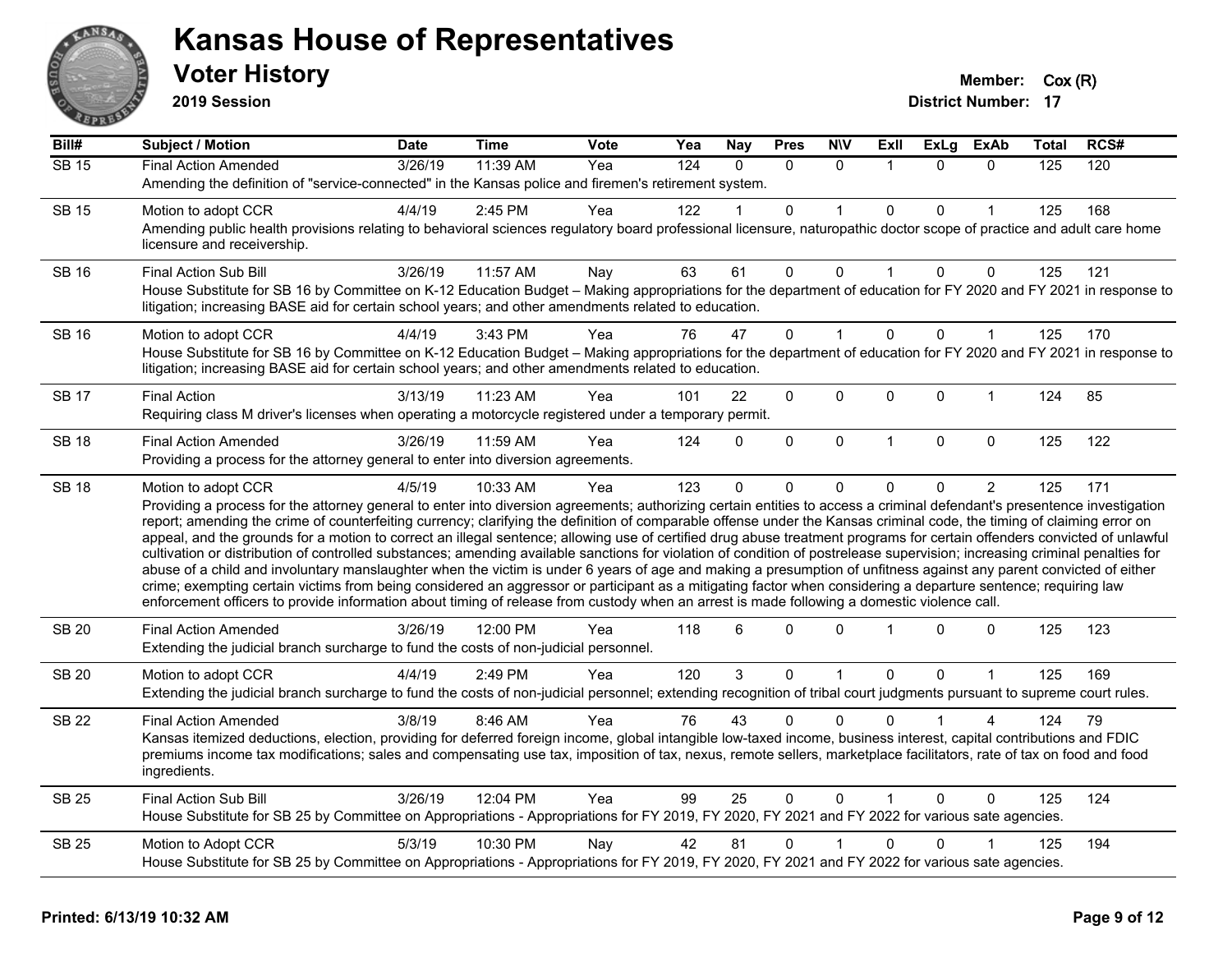

**2019 Session**

**Voter History Member:**  $Cox(R)$ 

| <b>Subject / Motion</b>     | <b>Date</b>                                                                                                                                                                                | <b>Time</b>                                                                                                       | Vote                                                                                                                                                                                                                                                                       | Yea                                                                                                                       | <b>Nay</b>                                                                                                                                                                                                                                                                                                                            | <b>Pres</b>                                                                                                                                                                                                                                            | <b>N\V</b>                                                  | ExII                                                               | <b>ExLg</b>                                     | <b>ExAb</b>                                               | <b>Total</b>                                                       | RCS#                                                                                                                                                                                                                                                                                                                                                                                                                                                                                                                                                                                                                                                                                                                                                                                                                                                                                            |
|-----------------------------|--------------------------------------------------------------------------------------------------------------------------------------------------------------------------------------------|-------------------------------------------------------------------------------------------------------------------|----------------------------------------------------------------------------------------------------------------------------------------------------------------------------------------------------------------------------------------------------------------------------|---------------------------------------------------------------------------------------------------------------------------|---------------------------------------------------------------------------------------------------------------------------------------------------------------------------------------------------------------------------------------------------------------------------------------------------------------------------------------|--------------------------------------------------------------------------------------------------------------------------------------------------------------------------------------------------------------------------------------------------------|-------------------------------------------------------------|--------------------------------------------------------------------|-------------------------------------------------|-----------------------------------------------------------|--------------------------------------------------------------------|-------------------------------------------------------------------------------------------------------------------------------------------------------------------------------------------------------------------------------------------------------------------------------------------------------------------------------------------------------------------------------------------------------------------------------------------------------------------------------------------------------------------------------------------------------------------------------------------------------------------------------------------------------------------------------------------------------------------------------------------------------------------------------------------------------------------------------------------------------------------------------------------------|
| Motion to adopt CCR         | 5/4/19                                                                                                                                                                                     | 8:50 PM                                                                                                           | Yea                                                                                                                                                                                                                                                                        | 79                                                                                                                        | 45                                                                                                                                                                                                                                                                                                                                    | $\Omega$                                                                                                                                                                                                                                               | $\Omega$                                                    | $\Omega$                                                           | $\Omega$                                        |                                                           | 125                                                                | 195                                                                                                                                                                                                                                                                                                                                                                                                                                                                                                                                                                                                                                                                                                                                                                                                                                                                                             |
|                             |                                                                                                                                                                                            |                                                                                                                   |                                                                                                                                                                                                                                                                            |                                                                                                                           |                                                                                                                                                                                                                                                                                                                                       |                                                                                                                                                                                                                                                        |                                                             |                                                                    |                                                 |                                                           |                                                                    |                                                                                                                                                                                                                                                                                                                                                                                                                                                                                                                                                                                                                                                                                                                                                                                                                                                                                                 |
| Consideration of Veto       | 5/29/19                                                                                                                                                                                    | 1:35 PM                                                                                                           | Yea                                                                                                                                                                                                                                                                        | 86                                                                                                                        | 30                                                                                                                                                                                                                                                                                                                                    | 0                                                                                                                                                                                                                                                      | $\Omega$                                                    | $\Omega$                                                           | $\Omega$                                        | 9                                                         | 125                                                                | 206                                                                                                                                                                                                                                                                                                                                                                                                                                                                                                                                                                                                                                                                                                                                                                                                                                                                                             |
|                             |                                                                                                                                                                                            |                                                                                                                   |                                                                                                                                                                                                                                                                            |                                                                                                                           |                                                                                                                                                                                                                                                                                                                                       |                                                                                                                                                                                                                                                        |                                                             |                                                                    |                                                 |                                                           |                                                                    |                                                                                                                                                                                                                                                                                                                                                                                                                                                                                                                                                                                                                                                                                                                                                                                                                                                                                                 |
|                             |                                                                                                                                                                                            |                                                                                                                   |                                                                                                                                                                                                                                                                            |                                                                                                                           |                                                                                                                                                                                                                                                                                                                                       |                                                                                                                                                                                                                                                        |                                                             | $\overline{\mathbf{1}}$                                            |                                                 |                                                           |                                                                    | 125                                                                                                                                                                                                                                                                                                                                                                                                                                                                                                                                                                                                                                                                                                                                                                                                                                                                                             |
|                             |                                                                                                                                                                                            |                                                                                                                   |                                                                                                                                                                                                                                                                            |                                                                                                                           |                                                                                                                                                                                                                                                                                                                                       |                                                                                                                                                                                                                                                        |                                                             |                                                                    |                                                 |                                                           |                                                                    |                                                                                                                                                                                                                                                                                                                                                                                                                                                                                                                                                                                                                                                                                                                                                                                                                                                                                                 |
|                             |                                                                                                                                                                                            |                                                                                                                   |                                                                                                                                                                                                                                                                            |                                                                                                                           |                                                                                                                                                                                                                                                                                                                                       |                                                                                                                                                                                                                                                        |                                                             |                                                                    |                                                 |                                                           |                                                                    | 199                                                                                                                                                                                                                                                                                                                                                                                                                                                                                                                                                                                                                                                                                                                                                                                                                                                                                             |
|                             |                                                                                                                                                                                            |                                                                                                                   |                                                                                                                                                                                                                                                                            |                                                                                                                           |                                                                                                                                                                                                                                                                                                                                       |                                                                                                                                                                                                                                                        |                                                             |                                                                    |                                                 |                                                           |                                                                    |                                                                                                                                                                                                                                                                                                                                                                                                                                                                                                                                                                                                                                                                                                                                                                                                                                                                                                 |
|                             |                                                                                                                                                                                            |                                                                                                                   |                                                                                                                                                                                                                                                                            |                                                                                                                           |                                                                                                                                                                                                                                                                                                                                       |                                                                                                                                                                                                                                                        |                                                             |                                                                    |                                                 |                                                           |                                                                    |                                                                                                                                                                                                                                                                                                                                                                                                                                                                                                                                                                                                                                                                                                                                                                                                                                                                                                 |
|                             |                                                                                                                                                                                            |                                                                                                                   |                                                                                                                                                                                                                                                                            |                                                                                                                           |                                                                                                                                                                                                                                                                                                                                       |                                                                                                                                                                                                                                                        |                                                             |                                                                    |                                                 |                                                           |                                                                    | 86                                                                                                                                                                                                                                                                                                                                                                                                                                                                                                                                                                                                                                                                                                                                                                                                                                                                                              |
|                             |                                                                                                                                                                                            |                                                                                                                   |                                                                                                                                                                                                                                                                            |                                                                                                                           |                                                                                                                                                                                                                                                                                                                                       |                                                                                                                                                                                                                                                        |                                                             |                                                                    |                                                 |                                                           |                                                                    |                                                                                                                                                                                                                                                                                                                                                                                                                                                                                                                                                                                                                                                                                                                                                                                                                                                                                                 |
| <b>Final Action</b>         | 3/20/19                                                                                                                                                                                    | 11:28 AM                                                                                                          | Yea                                                                                                                                                                                                                                                                        | 123                                                                                                                       | $\mathbf 0$                                                                                                                                                                                                                                                                                                                           | 0                                                                                                                                                                                                                                                      | 0                                                           | $\mathbf 0$                                                        | $\mathbf 0$                                     | $\overline{c}$                                            | 125                                                                | 89                                                                                                                                                                                                                                                                                                                                                                                                                                                                                                                                                                                                                                                                                                                                                                                                                                                                                              |
|                             |                                                                                                                                                                                            |                                                                                                                   |                                                                                                                                                                                                                                                                            |                                                                                                                           |                                                                                                                                                                                                                                                                                                                                       |                                                                                                                                                                                                                                                        |                                                             |                                                                    |                                                 |                                                           |                                                                    |                                                                                                                                                                                                                                                                                                                                                                                                                                                                                                                                                                                                                                                                                                                                                                                                                                                                                                 |
| <b>Final Action</b>         | 3/20/19                                                                                                                                                                                    | 11:36 AM                                                                                                          | Yea                                                                                                                                                                                                                                                                        | 109                                                                                                                       | 14                                                                                                                                                                                                                                                                                                                                    | 0                                                                                                                                                                                                                                                      | 0                                                           | $\Omega$                                                           | 0                                               | $\overline{2}$                                            | 125                                                                | 90                                                                                                                                                                                                                                                                                                                                                                                                                                                                                                                                                                                                                                                                                                                                                                                                                                                                                              |
|                             |                                                                                                                                                                                            |                                                                                                                   |                                                                                                                                                                                                                                                                            |                                                                                                                           |                                                                                                                                                                                                                                                                                                                                       |                                                                                                                                                                                                                                                        |                                                             |                                                                    |                                                 |                                                           |                                                                    |                                                                                                                                                                                                                                                                                                                                                                                                                                                                                                                                                                                                                                                                                                                                                                                                                                                                                                 |
|                             |                                                                                                                                                                                            |                                                                                                                   |                                                                                                                                                                                                                                                                            |                                                                                                                           |                                                                                                                                                                                                                                                                                                                                       |                                                                                                                                                                                                                                                        |                                                             | $\mathbf{1}$                                                       |                                                 |                                                           |                                                                    | 126                                                                                                                                                                                                                                                                                                                                                                                                                                                                                                                                                                                                                                                                                                                                                                                                                                                                                             |
|                             |                                                                                                                                                                                            |                                                                                                                   |                                                                                                                                                                                                                                                                            |                                                                                                                           |                                                                                                                                                                                                                                                                                                                                       |                                                                                                                                                                                                                                                        |                                                             |                                                                    |                                                 |                                                           |                                                                    |                                                                                                                                                                                                                                                                                                                                                                                                                                                                                                                                                                                                                                                                                                                                                                                                                                                                                                 |
|                             |                                                                                                                                                                                            |                                                                                                                   |                                                                                                                                                                                                                                                                            |                                                                                                                           |                                                                                                                                                                                                                                                                                                                                       |                                                                                                                                                                                                                                                        |                                                             |                                                                    |                                                 |                                                           |                                                                    | 200                                                                                                                                                                                                                                                                                                                                                                                                                                                                                                                                                                                                                                                                                                                                                                                                                                                                                             |
|                             |                                                                                                                                                                                            |                                                                                                                   |                                                                                                                                                                                                                                                                            |                                                                                                                           |                                                                                                                                                                                                                                                                                                                                       |                                                                                                                                                                                                                                                        |                                                             |                                                                    |                                                 |                                                           |                                                                    |                                                                                                                                                                                                                                                                                                                                                                                                                                                                                                                                                                                                                                                                                                                                                                                                                                                                                                 |
|                             |                                                                                                                                                                                            |                                                                                                                   |                                                                                                                                                                                                                                                                            |                                                                                                                           |                                                                                                                                                                                                                                                                                                                                       |                                                                                                                                                                                                                                                        |                                                             |                                                                    |                                                 |                                                           |                                                                    |                                                                                                                                                                                                                                                                                                                                                                                                                                                                                                                                                                                                                                                                                                                                                                                                                                                                                                 |
|                             |                                                                                                                                                                                            |                                                                                                                   |                                                                                                                                                                                                                                                                            |                                                                                                                           |                                                                                                                                                                                                                                                                                                                                       |                                                                                                                                                                                                                                                        |                                                             |                                                                    |                                                 |                                                           |                                                                    | 91                                                                                                                                                                                                                                                                                                                                                                                                                                                                                                                                                                                                                                                                                                                                                                                                                                                                                              |
|                             |                                                                                                                                                                                            |                                                                                                                   |                                                                                                                                                                                                                                                                            |                                                                                                                           |                                                                                                                                                                                                                                                                                                                                       |                                                                                                                                                                                                                                                        |                                                             |                                                                    |                                                 |                                                           |                                                                    |                                                                                                                                                                                                                                                                                                                                                                                                                                                                                                                                                                                                                                                                                                                                                                                                                                                                                                 |
| <b>Final Action</b>         |                                                                                                                                                                                            | 12:08 PM                                                                                                          |                                                                                                                                                                                                                                                                            |                                                                                                                           |                                                                                                                                                                                                                                                                                                                                       |                                                                                                                                                                                                                                                        | 0                                                           | $\mathbf{1}$                                                       | 0                                               | 0                                                         |                                                                    | 127                                                                                                                                                                                                                                                                                                                                                                                                                                                                                                                                                                                                                                                                                                                                                                                                                                                                                             |
|                             |                                                                                                                                                                                            |                                                                                                                   |                                                                                                                                                                                                                                                                            |                                                                                                                           |                                                                                                                                                                                                                                                                                                                                       |                                                                                                                                                                                                                                                        |                                                             |                                                                    |                                                 |                                                           |                                                                    |                                                                                                                                                                                                                                                                                                                                                                                                                                                                                                                                                                                                                                                                                                                                                                                                                                                                                                 |
| <b>Final Action Amended</b> | 3/26/19                                                                                                                                                                                    | 12:09 PM                                                                                                          | Yea                                                                                                                                                                                                                                                                        | 124                                                                                                                       | $\overline{0}$                                                                                                                                                                                                                                                                                                                        | 0                                                                                                                                                                                                                                                      | 0                                                           | $\overline{1}$                                                     | $\mathbf 0$                                     | $\mathbf 0$                                               | 125                                                                | 128                                                                                                                                                                                                                                                                                                                                                                                                                                                                                                                                                                                                                                                                                                                                                                                                                                                                                             |
|                             |                                                                                                                                                                                            |                                                                                                                   |                                                                                                                                                                                                                                                                            |                                                                                                                           |                                                                                                                                                                                                                                                                                                                                       |                                                                                                                                                                                                                                                        |                                                             |                                                                    |                                                 |                                                           |                                                                    |                                                                                                                                                                                                                                                                                                                                                                                                                                                                                                                                                                                                                                                                                                                                                                                                                                                                                                 |
|                             | 4/5/19                                                                                                                                                                                     | 3:31 PM                                                                                                           | Yea                                                                                                                                                                                                                                                                        | 101                                                                                                                       | 20                                                                                                                                                                                                                                                                                                                                    | 0                                                                                                                                                                                                                                                      | $\mathbf 0$                                                 | $\Omega$                                                           | $\Omega$                                        | $\overline{4}$                                            | 125                                                                | 184                                                                                                                                                                                                                                                                                                                                                                                                                                                                                                                                                                                                                                                                                                                                                                                                                                                                                             |
|                             |                                                                                                                                                                                            |                                                                                                                   |                                                                                                                                                                                                                                                                            |                                                                                                                           |                                                                                                                                                                                                                                                                                                                                       |                                                                                                                                                                                                                                                        |                                                             |                                                                    |                                                 |                                                           |                                                                    |                                                                                                                                                                                                                                                                                                                                                                                                                                                                                                                                                                                                                                                                                                                                                                                                                                                                                                 |
|                             |                                                                                                                                                                                            |                                                                                                                   |                                                                                                                                                                                                                                                                            |                                                                                                                           |                                                                                                                                                                                                                                                                                                                                       |                                                                                                                                                                                                                                                        |                                                             |                                                                    |                                                 |                                                           |                                                                    |                                                                                                                                                                                                                                                                                                                                                                                                                                                                                                                                                                                                                                                                                                                                                                                                                                                                                                 |
|                             |                                                                                                                                                                                            |                                                                                                                   |                                                                                                                                                                                                                                                                            |                                                                                                                           |                                                                                                                                                                                                                                                                                                                                       |                                                                                                                                                                                                                                                        |                                                             |                                                                    |                                                 |                                                           |                                                                    |                                                                                                                                                                                                                                                                                                                                                                                                                                                                                                                                                                                                                                                                                                                                                                                                                                                                                                 |
| <b>Final Action Amended</b> | 3/26/19                                                                                                                                                                                    | 12:10 PM                                                                                                          | Yea                                                                                                                                                                                                                                                                        | 123                                                                                                                       | $\mathbf{1}$                                                                                                                                                                                                                                                                                                                          | $\Omega$                                                                                                                                                                                                                                               | $\Omega$                                                    | $\overline{\mathbf{1}}$                                            | $\Omega$                                        | $\mathbf{0}$                                              | 125                                                                | 129                                                                                                                                                                                                                                                                                                                                                                                                                                                                                                                                                                                                                                                                                                                                                                                                                                                                                             |
|                             |                                                                                                                                                                                            |                                                                                                                   |                                                                                                                                                                                                                                                                            |                                                                                                                           |                                                                                                                                                                                                                                                                                                                                       |                                                                                                                                                                                                                                                        |                                                             |                                                                    |                                                 |                                                           |                                                                    |                                                                                                                                                                                                                                                                                                                                                                                                                                                                                                                                                                                                                                                                                                                                                                                                                                                                                                 |
|                             |                                                                                                                                                                                            |                                                                                                                   |                                                                                                                                                                                                                                                                            |                                                                                                                           |                                                                                                                                                                                                                                                                                                                                       |                                                                                                                                                                                                                                                        |                                                             |                                                                    |                                                 |                                                           |                                                                    |                                                                                                                                                                                                                                                                                                                                                                                                                                                                                                                                                                                                                                                                                                                                                                                                                                                                                                 |
| <b>Final Action Amended</b> | 3/26/19                                                                                                                                                                                    | 12:11 PM                                                                                                          | Yea                                                                                                                                                                                                                                                                        | 124                                                                                                                       | $\mathbf 0$                                                                                                                                                                                                                                                                                                                           | 0                                                                                                                                                                                                                                                      | 0                                                           | $\mathbf{1}$                                                       | $\mathbf 0$                                     | 0                                                         | 125                                                                | 130                                                                                                                                                                                                                                                                                                                                                                                                                                                                                                                                                                                                                                                                                                                                                                                                                                                                                             |
|                             | <b>Final Action Amended</b><br>Motion to adopt CCR<br><b>Final Action</b><br><b>Final Action Amended</b><br>Motion to adopt CCR<br><b>Final Action</b><br>Motion to adopt CCR<br>equipment | 3/26/19<br>5/5/19<br>3/13/19<br>3/26/19<br>5/5/19<br>3/20/19<br>Eudora community library district act.<br>3/26/19 | 12:05 PM<br>Updating the expiration date of risk-based capital instructions.<br>12:16 AM<br>11:24 AM<br>12:07 PM<br>Designating the official red and white wine grapes of Kansas.<br>12:20 AM<br>Updating certain emergency medical services-related statutes.<br>11:38 AM | Yea<br>Yea<br>Yea<br>Yea<br>Yea<br>Yea<br>Yea<br>Exempting certain domestic insurers from filing enterprise risk reports. | 123<br>87<br>122<br>Removing expired warning provision for approach of an emergency vehicle traffic violation.<br>Clarifying that a violation of the statute requiring seat belt use is a traffic infraction.<br>88<br>123<br>115<br>107<br>Allowing cities to authorize the use of transportation network company signs in vehicles. | 1<br>36<br>$\mathbf{1}$<br>Compensation for warranty services under the vehicle dealers and manufacturers licensing act.<br>36<br>$\mathbf 0$<br>8<br>17<br>Amending Kansas real estate commission licensing provisions for brokers and sales persons. | $\mathbf{0}$<br>0<br>0<br>0<br>$\mathbf 0$<br>$\Omega$<br>0 | $\Omega$<br>$\overline{2}$<br>0<br>0<br>$\overline{c}$<br>$\Omega$ | $\Omega$<br>$\Omega$<br>$\mathbf 0$<br>$\Omega$ | $\Omega$<br>$\Omega$<br>0<br>0<br>$\mathbf 0$<br>$\Omega$ | 0<br>$\Omega$<br>1<br>$\mathbf 0$<br>$\mathbf 0$<br>$\overline{2}$ | House Substitute for SB 25 by Committee on Appropriations - Appropriations for FY 2019, FY 2020, FY 2021 and FY 2022 for various sate agencies.<br>House Substitute for SB 25 by Committee on Appropriations - Appropriations for FY 2019, FY 2020, FY 2021 and FY 2022 for various sate agencies.<br>125<br>125<br>Creating an affirmative defense to the crime of possession of a controlled substance for possession of certain medical treatments; amending podiatrist qualifications.<br>124<br>125<br>125<br>125<br>125<br>Allowing lighting devices in transportation network company vehicles; regulating the operation of electric-assisted scooters; allowing for the installation of certain light<br>screening material on windshields; allowing all-terrain and work-site utility vehicles to operate on a federal or state highway; requiring vehicles to stop for on-track train |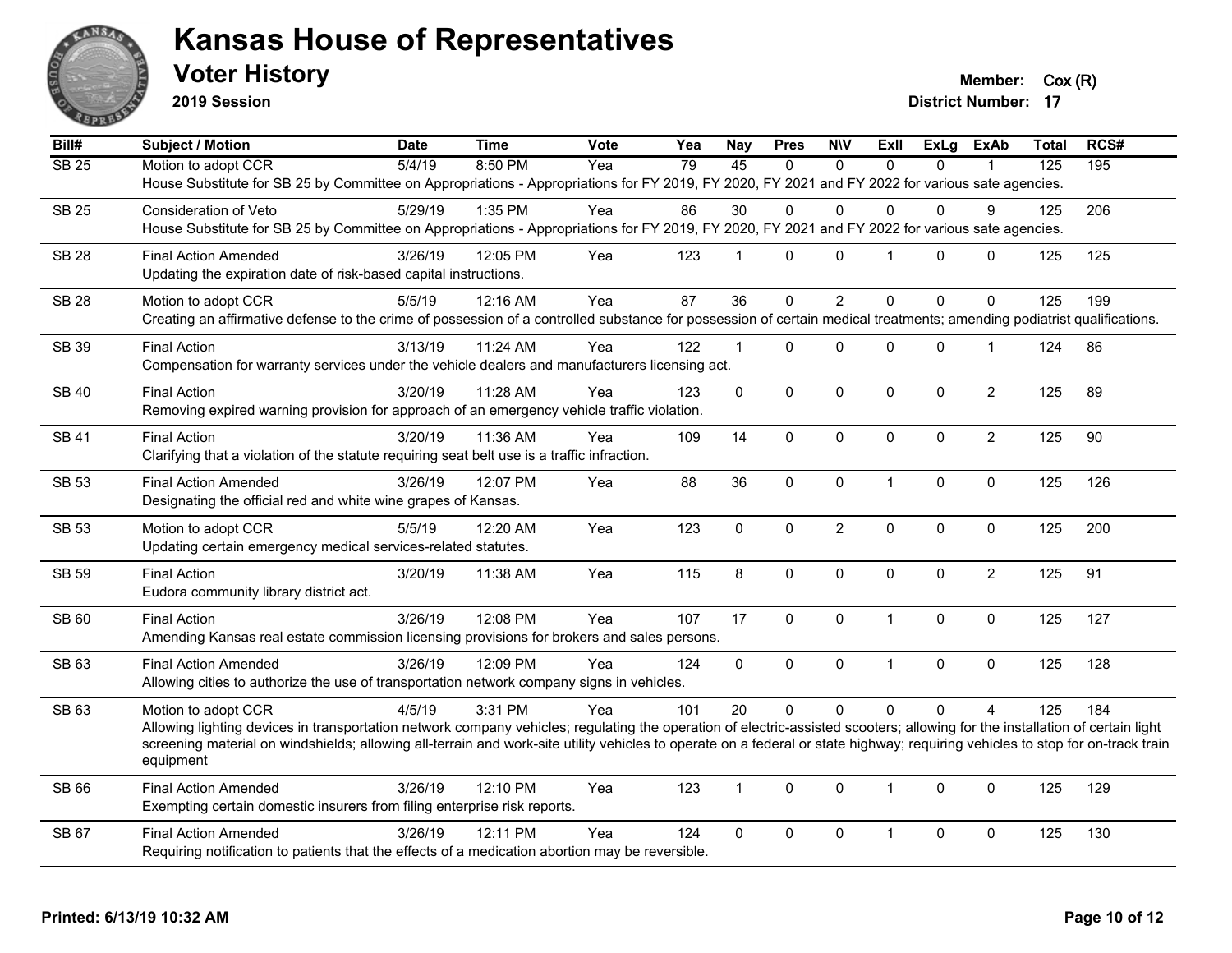

**2019 Session**

**Voter History Member:**  $Cox(R)$ 

| Bill#         | <b>Subject / Motion</b>                                                                                                                                                                                                                                                                          | <b>Date</b> | <b>Time</b> | Vote | Yea | <b>Nay</b>      | <b>Pres</b>    | <b>NIV</b>   | <b>Exll</b>          | <b>ExLg</b>  | <b>ExAb</b>    | <b>Total</b> | RCS# |
|---------------|--------------------------------------------------------------------------------------------------------------------------------------------------------------------------------------------------------------------------------------------------------------------------------------------------|-------------|-------------|------|-----|-----------------|----------------|--------------|----------------------|--------------|----------------|--------------|------|
| <b>SB 67</b>  | Motion to adopt CCR<br>Requiring notification to patients that the effects of a medication abortion may be reversible.                                                                                                                                                                           | 4/5/19      | 5:24 PM     | Yea  | 85  | $\overline{35}$ | $\mathbf{0}$   | $\mathbf{0}$ | $\Omega$             | $\Omega$     | 5              | 125          | 188  |
| SB 67         | <b>Consideration of Veto</b><br>Requiring notification to patients that the effects of a medication abortion may be reversible.                                                                                                                                                                  | 5/1/19      | 1:02 PM     | Yea  | 82  | 43              | 0              | $\mathbf{0}$ | $\Omega$             | $\Omega$     | $\mathbf{0}$   | 125          | 190  |
| <b>SB 68</b>  | <b>Final Action</b><br>Prohibiting cities from requiring a valid contract franchise ordinance for the provision of wireless telecommunications services.                                                                                                                                         | 3/26/19     | 12:13 PM    | Yea  | 112 | 12              | 0              | $\pmb{0}$    | 1                    | $\pmb{0}$    | $\pmb{0}$      | 125          | 131  |
| SB 69         | <b>Final Action Amended</b><br>Substitute for SB 69 by Committee on Utilities - Requiring an electric rate study of certain electric utilities.                                                                                                                                                  | 3/26/19     | 12:15 PM    | Yea  | 117 |                 | $\mathbf{0}$   | $\mathbf{0}$ |                      | $\Omega$     | $\mathbf{0}$   | 125          | 132  |
| <b>SB70</b>   | <b>Final Action Amended</b><br>Allowing for temporary permits for the selling and serving of alcoholic liquor.                                                                                                                                                                                   | 3/27/19     | 9:09 AM     | Yea  | 119 | 5               | 0              | $\pmb{0}$    | 0                    | $\mathbf 0$  | $\mathbf{1}$   | 125          | 157  |
| <b>SB70</b>   | Motion to adopt CCR<br>Alcoholic liquor amendments relating to temporary permits, delivery of alcoholic liquors to consumers, common consumption areas and producer permits.                                                                                                                     | 4/5/19      | 11:02 AM    | Yea  | 119 | $\overline{4}$  | $\overline{0}$ | $\mathbf 0$  | $\Omega$             | $\Omega$     | $\overline{2}$ | 125          | 173  |
| <b>SB 71</b>  | <b>Final Action</b><br>Eliminating the expiration of the postsecondary technical education authority and requiring a report to the legislature.                                                                                                                                                  | 3/26/19     | 12:16 PM    | Yea  | 123 |                 | $\Omega$       | $\Omega$     |                      | $\Omega$     | $\mathbf{0}$   | 125          | 133  |
| <b>SB77</b>   | <b>Final Action Amended</b><br>Requiring the department for children and families to offer services to children with problem sexual behavior and to such child's family.                                                                                                                         | 3/26/19     | 12:17 PM    | Yea  | 124 | $\Omega$        | $\Omega$       | 0            |                      | $\mathbf 0$  | $\mathbf 0$    | 125          | 134  |
| <b>SB78</b>   | <b>Final Action Amended</b><br>Regulating assignment of rights or benefits to a residential contractor under a property and casualty insurance policy insuring residential real estate.                                                                                                          | 3/26/19     | 12:18 PM    | Yea  | 123 |                 | 0              | $\Omega$     |                      | $\Omega$     | $\mathbf 0$    | 125          | 135  |
| <b>SB 78</b>  | Motion to Adopt CCR<br>Regulating assignment of rights or benefits to a residential contractor under a property and casualty insurance policy insuring residential real estate; enacting housing<br>protections for victims of domestic violence, sexual assault, human trafficking or stalking. | 4/5/19      | 10:50 AM    | Yea  | 100 | 23              | 0              | 0            | $\Omega$             | $\Omega$     | $\overline{c}$ | 125          | 172  |
| SB 82         | <b>Final Action</b><br>Updating the state banking code.                                                                                                                                                                                                                                          | 3/26/19     | 12:19 PM    | Yea  | 124 | $\Omega$        | $\Omega$       | $\mathbf{0}$ | $\blacktriangleleft$ | $\Omega$     | $\mathbf{0}$   | 125          | 136  |
| SB 90         | <b>Final Action</b><br>Extending the tax credit under the center for entrepreneurship act to financial institutions and increasing the annual tax credit limit for all contributors.                                                                                                             | 3/26/19     | 12:20 PM    | Yea  | 122 | $\overline{2}$  | $\Omega$       | $\mathbf{0}$ | 1                    | $\Omega$     | $\Omega$       | 125          | 137  |
| SB 94         | <b>Final Action</b><br>Establishing a minimum course duration for motor vehicle accident prevention courses.                                                                                                                                                                                     | 3/26/19     | 12:22 PM    | Yea  | 120 | 4               | $\Omega$       | $\Omega$     | 1                    | $\mathbf 0$  | $\mathbf{0}$   | 125          | 138  |
| <b>SB 97</b>  | <b>Final Action</b><br>Division of vehicles registering fleet vehicles.                                                                                                                                                                                                                          | 3/26/19     | 12:23 PM    | Yea  | 124 | $\mathbf{0}$    | $\Omega$       | $\mathbf{0}$ | -1                   | $\mathbf{0}$ | $\mathbf{0}$   | 125          | 139  |
| <b>SB 105</b> | <b>Final Action</b><br>Elections; cities; date for taking office.                                                                                                                                                                                                                                | 3/25/19     | 10:33 AM    | Yea  | 124 | $\Omega$        | $\Omega$       | $\mathbf{0}$ | $\overline{1}$       | $\Omega$     | $\mathbf{0}$   | 125          | 103  |